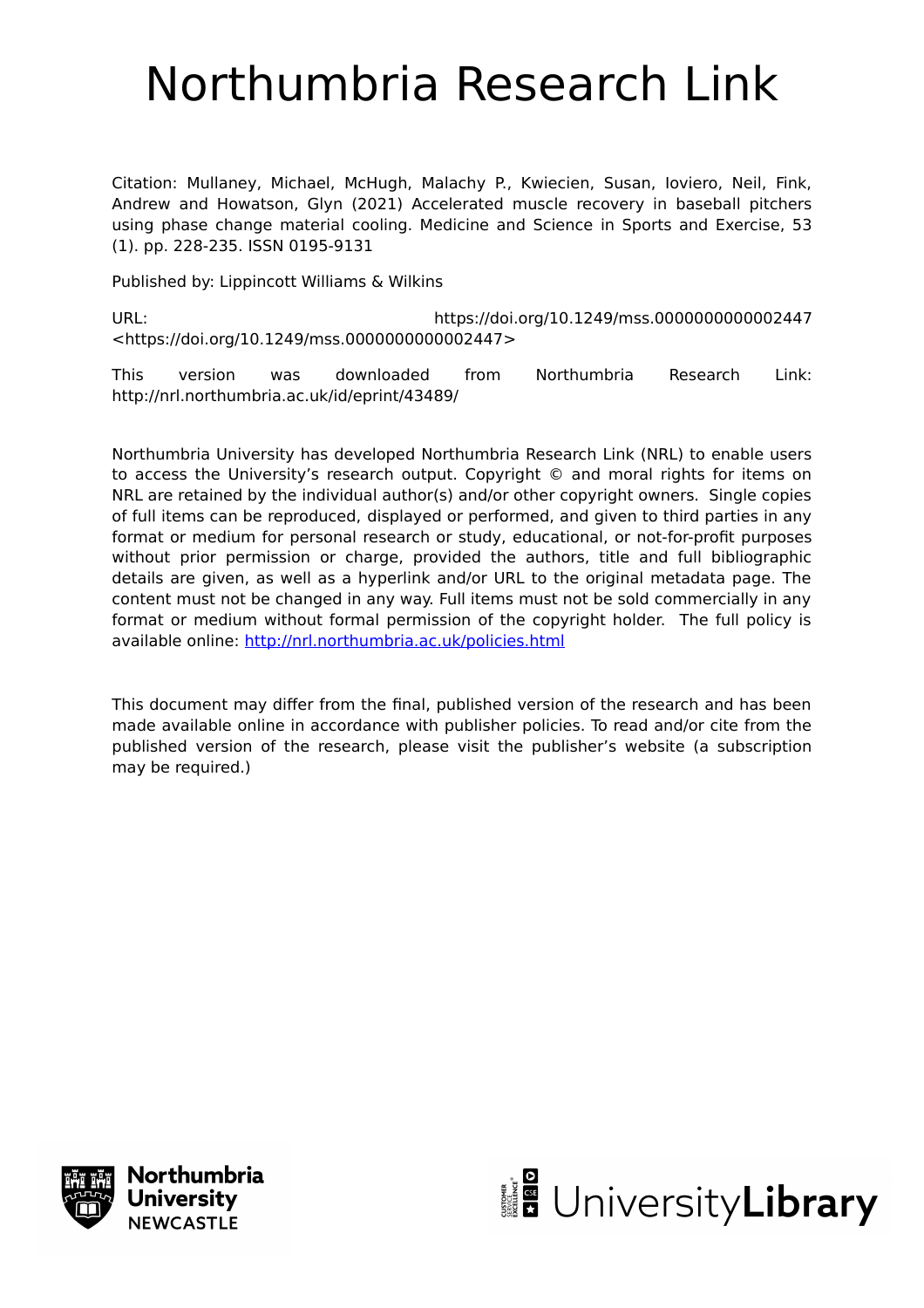**Accelerated muscle recovery in baseball pitchers using phase change material cooling**

**Michael J Mullaney 1,2 Malachy P McHugh 1,4 Susan Y Kwiecien 1,4 Neil Ioviero 3 Andrew Fink 2 Glyn Howatson 4,5**

**1 Nicholas Institute of Sports Medicine & Athletic Trauma, Lenox Hill Hospital**

- **<sup>2</sup> Mullaney & Associates Physical Therapy**
- **<sup>3</sup> Kean University**

**<sup>4</sup> Department of Sport, Exercise and Rehabilitation, Northumbria University**

**5 Water Research Group, North West University, Potchefstroom, South Africa**

**Corresponding Author: Malachy P. McHugh PhD Nicholas Institute of Sports Medicine & Athletic Trauma MEETH a division of Lenox Hill Hospital 210 East 64th St. New York, New York 10065 212-434-2714 212-434-2687 fax mchugh@nismat.org**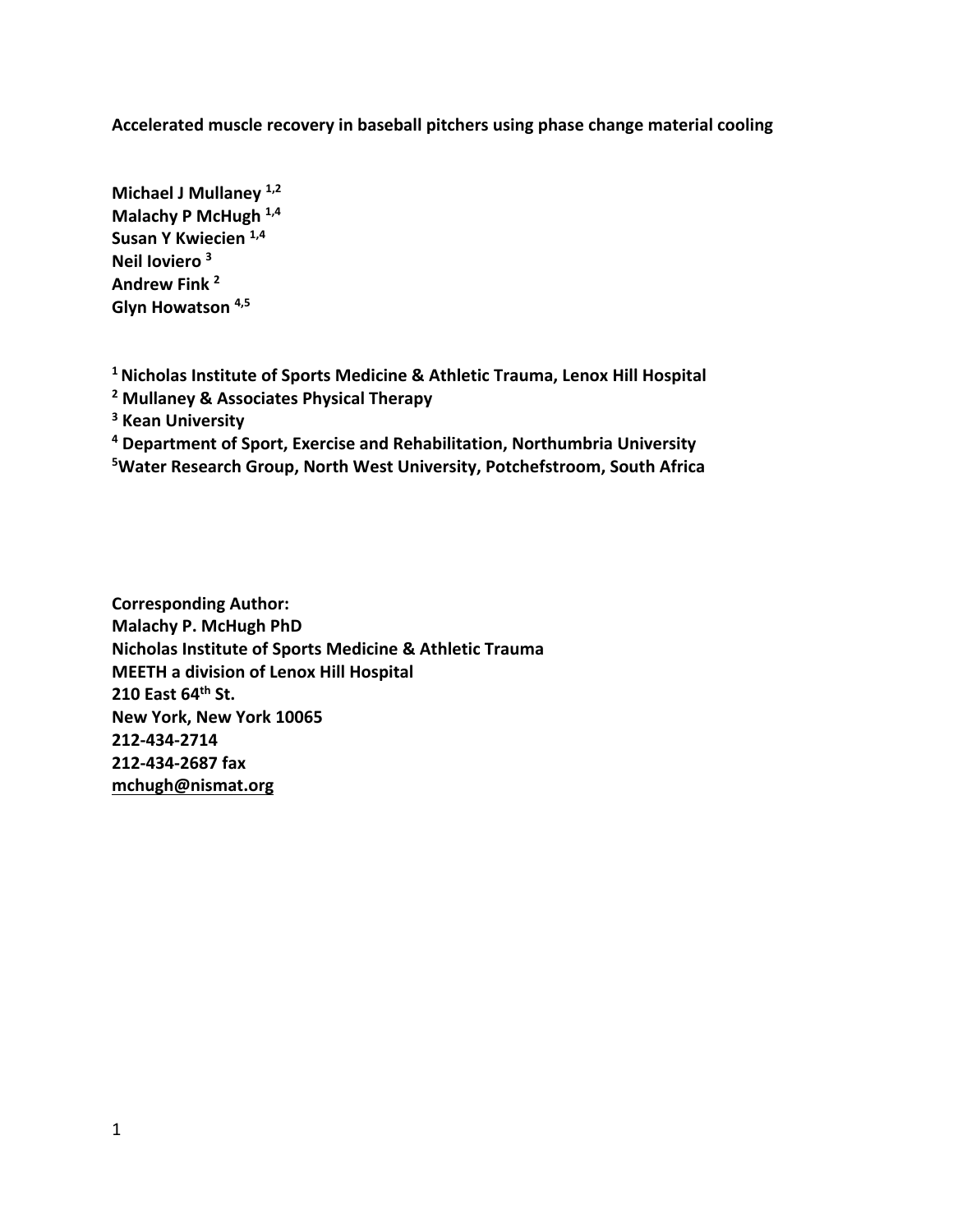- **ABSTRACT**
- 

| 3                | Purpose: The purpose of this study was to document recovery following a pitching performance        |
|------------------|-----------------------------------------------------------------------------------------------------|
| 4                | and determine if prolonged post-game phase change material (PCM) cooling of the shoulder            |
| 5                | and forearm accelerates recovery. Methods: Strength, soreness and serum creatine kinase (CK)        |
| 6                | activity were assessed prior to, and on the two days following pitching performances in 16          |
| 7                | college pitchers. Pitchers were randomized to receive either post-game PCM cooling packs on         |
| 8                | the shoulder and forearm, or no cooling (control). PCM packs were applied inside compression        |
| $\boldsymbol{9}$ | shirts and delivered cooling at a constant temperature of 15°C for 3 hours. Strength was            |
| 10               | assessed for shoulder internal rotation (IR), external rotation (ER), empty can test (EC) and grip. |
| 11               | Results: Total pitch count was 60±16 for 23 PCM cooling games and 62±17 for 24 control              |
| 12               | games (P=.679). On the days following pitching IR strength (P=.006) and grip strength (P=.036)      |
| 13               | were higher in the PCM cooling group versus control. One day after pitching IR strength was         |
| 14               | 95±14% of baseline with PCM cooling versus 83±13% for control (P=.008, effect size d 0.91) and      |
| 15               | 107±9% versus 95±10% for grip strength (P=.022, effect size d 1.29). There was a trend for          |
| 16               | greater ER strength with PCM cooling (P=.091, effect size d 0.51). The EC strength was not          |
| 17               | impaired after pitching (P=.147) and was therefore unaffected by PCM cooling (P=.168).              |
| 18               | Elevations in soreness and CK were not different between treatments (Treatment by Time CK           |
| 19               | P=.139, shoulder soreness P=.885, forearm soreness P=.206). Conclusion: This is one of the first    |
| 20               | studies to document impairments in muscle function on the days following baseball pitching,         |
| 21               | and the first study showing a novel cryotherapy intervention that accelerates recovery of           |
| 22               | muscle function in baseball pitchers following a game.                                              |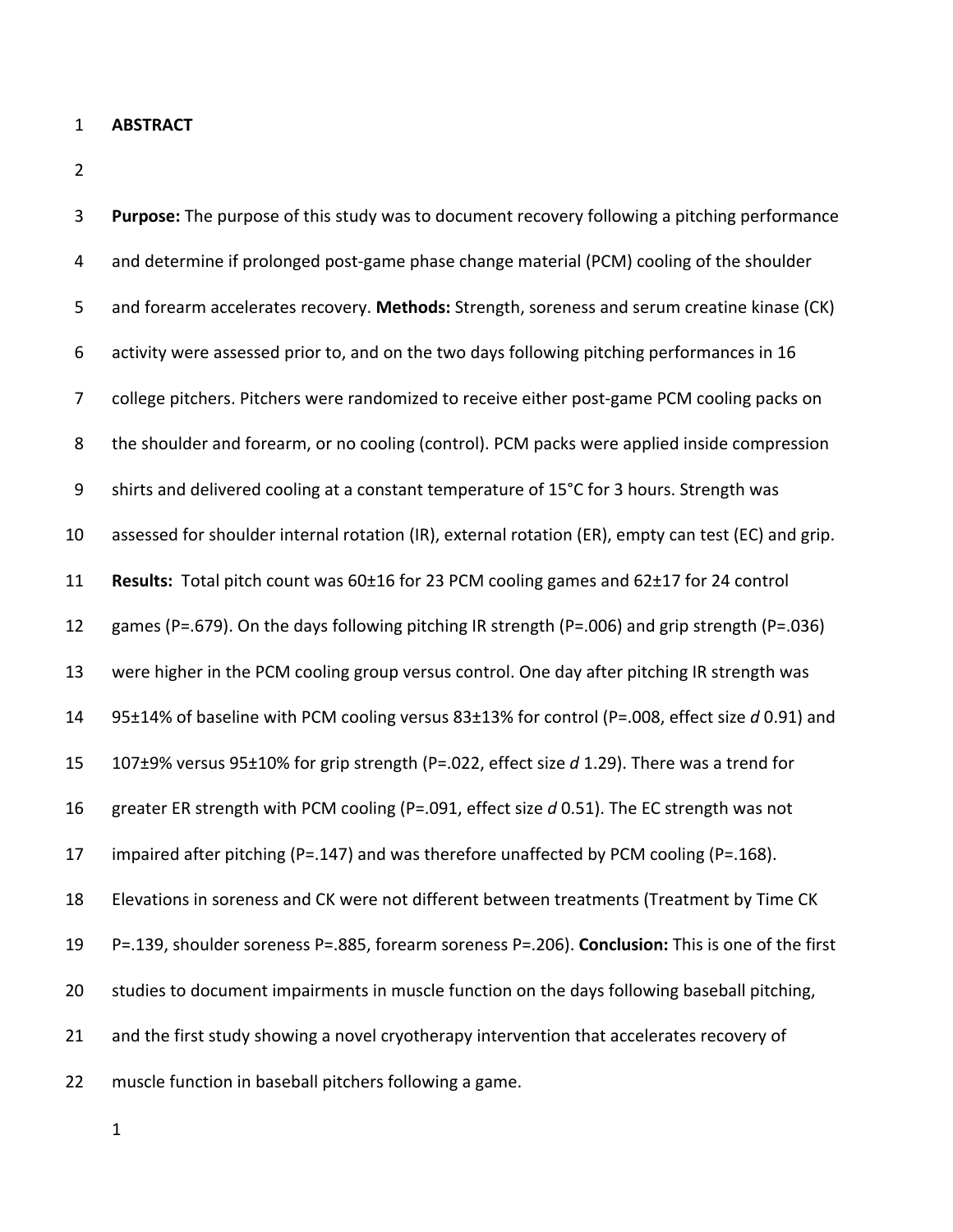**Key Terms**: Cryotherapy, hand-held dynamometer, creatine kinase, soreness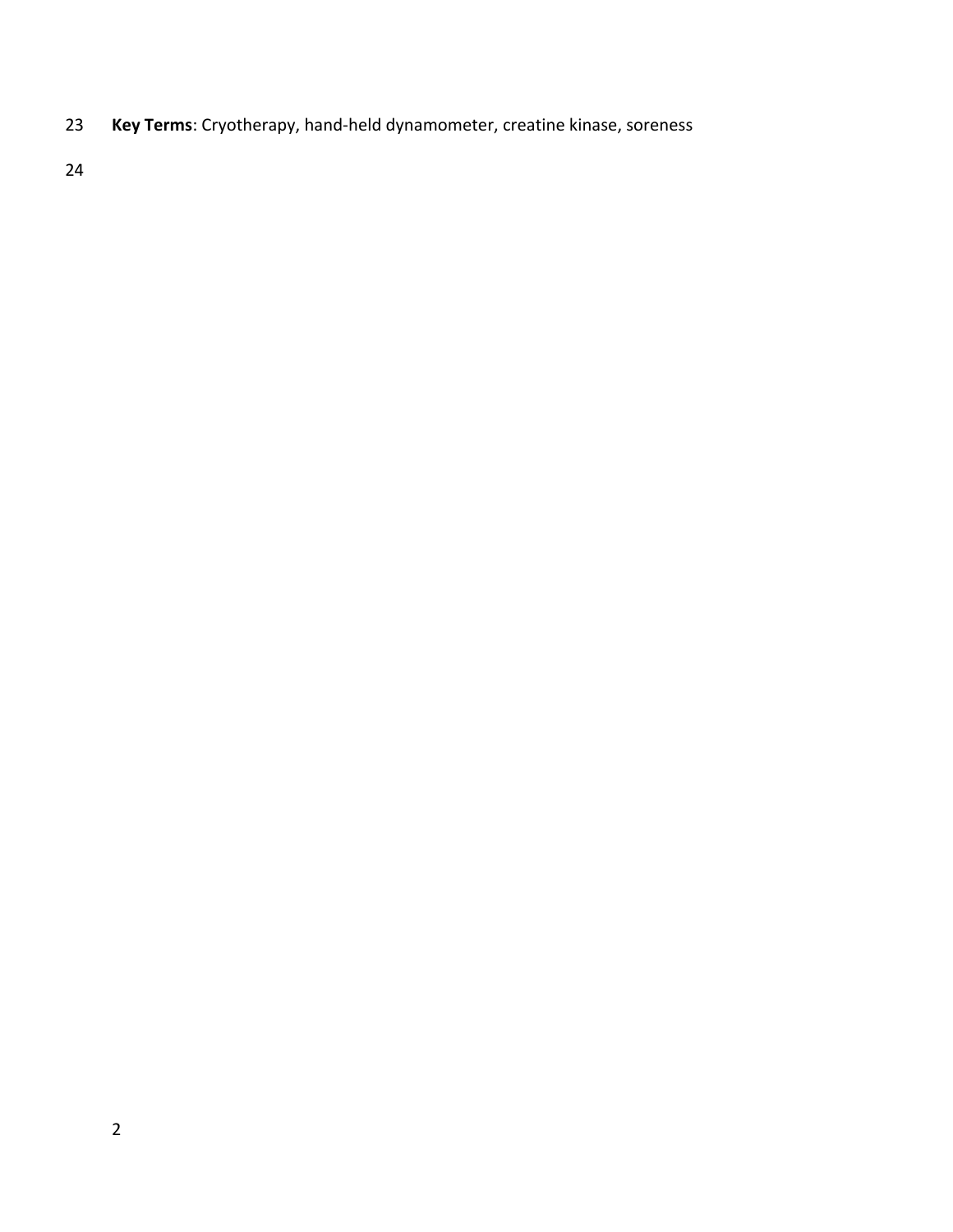**Introduction**

 Considering the significance of pitching to success in baseball, and the importance 27 placed on the number of days between starts, it is surprising that there is a dearth of research 28 on recovery in pitchers. The research on recovery on the days after a pitching performance is limited to a few studies with small samples (6-10 subjects)(1,2,3,4,5). Three of the five studies examined soreness (2,3,5),two studies examined blood markers of muscle damage and/or inflammation (2,5),two examined MRI indices of muscle swelling (1,3), and only one study examined strength (4). Since strength measures provide a better quantification of exercise- induced muscle damage than blood markers or soreness indices (6), it is surprising that there are not more studies documenting strength recovery after pitching. There is even less research on recovery strategies for baseball pitchers which is surprising, considering the marked strength loss evident immediately after a pitching bout (7). Yanagisawa et al compared the effects of post-game icing, versus light exercise, versus the combination of icing plus light exercise, on strength and soreness one day after seven pitchers threw 98 pitches on three separate occasions (4). Light exercise and the combination of ice and light exercise provided some apparent benefit, but ice alone did not. However, the sample size was insufficient to make meaningful conclusions on the potential benefits of the recovery interventions. There are a few studies in the literature examining the effects of cryotherapy on indices of recovery between innings in baseball pitchers targeted at maintaining performance (8,9,10). Ice applied to both 44 the shoulder and elbow between innings has been shown to attenuate the decrease in pitching velocity, increase velocity without jeopardizing accuracy, increase the overall amount of work done (22% more pitches), as well as decrease ratings of perceived exertion and facilitate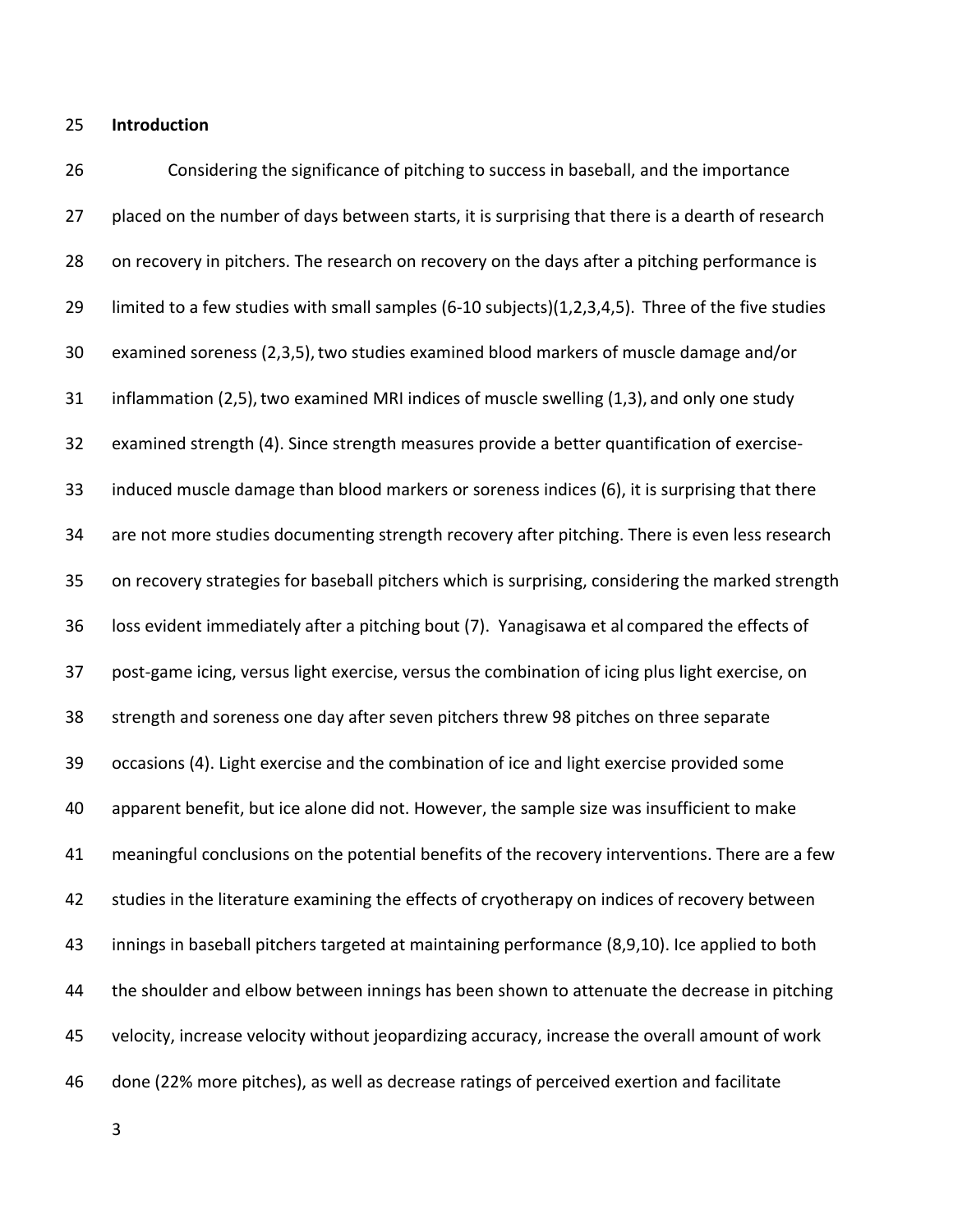47 subjective recovery (8,9). These results are of limited relevance to the present work given that an intervention intended to repress fatigue during a game is not immediately relevant to recovery on the subsequent days.

 Despite the fact that post-game icing of the shoulder and elbow has been in common practice for years there is no good supporting science specific to its application for recovery in baseball pitchers. Research on cold water immersion provides some indirect evidence in support of post-game icing in baseball. For example, repeated cold water immersions of the upper arm after eccentric exercise of the elbow flexors accelerated recovery of motion and reduced creatine kinase (CK) levels, a blood marker of damage (11). Additionally, in an animal model prolonged direct cooling to muscle following a closed soft tissue injury reduced proliferation of the injury (12). By contrast, intermittent topical cooling over a 72-hour period delayed recovery following bouts of eccentric exercise and in an animal model of muscle crush injuries icing impaired tissue repair (13,14).

 The goal of post-exercise cryotherapy interventions is to reduce the proliferation of tissue disruption. Repeated post-exercise ice treatments may be more beneficial than a single treatment but in practice are inconvenient as the athlete must be relatively stationary during the treatment and typically needs to remain in the athletic training room for proper reapplication of ice. Recently post-exercise cooling using phase change material (PCM) cooling packs worn inside compression shorts has been shown to accelerate recovery after eccentric exercise in recreational athletes and after games in professional soccer players (15,16). The PCM packs in these studies froze at 15° C and maintained this temperature for at least three hours. These interventions provide marked reductions in intramuscular temperature and allow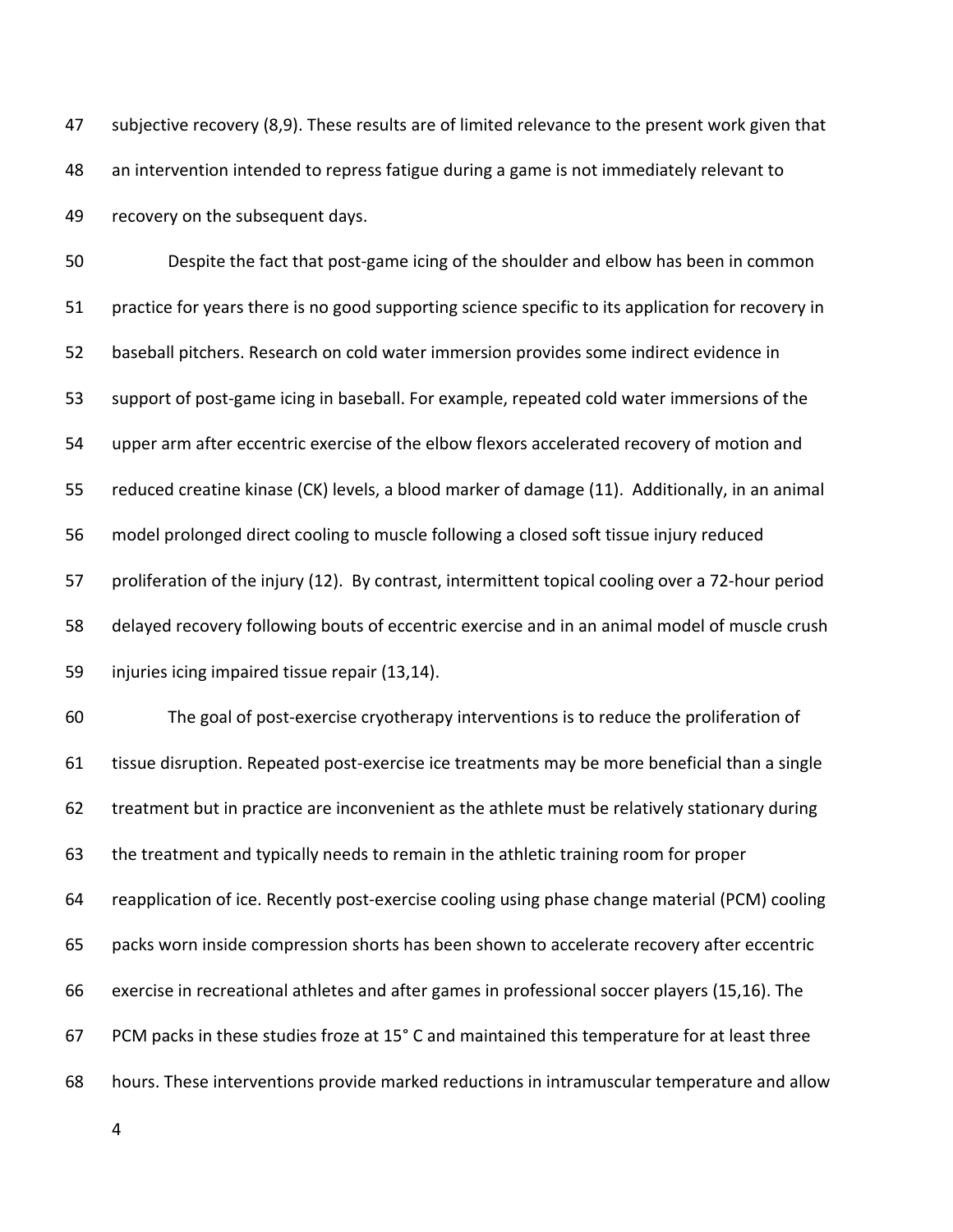| 69 | the athlete to leave the training room while the treatment continues (16). The fact that the        |  |  |  |  |  |
|----|-----------------------------------------------------------------------------------------------------|--|--|--|--|--|
| 70 | packs are at 15° C means that there is little to no risk of cold-induced injury. Thus, the          |  |  |  |  |  |
| 71 | combination of safety and practicality make PCM cooling an attractive recovery intervention for     |  |  |  |  |  |
| 72 | athletes.                                                                                           |  |  |  |  |  |
| 73 | The purposes of this study were twofold. The first purpose was to examine the indices of            |  |  |  |  |  |
| 74 | recovery following baseball pitching, specifically examining strength recovery since only one       |  |  |  |  |  |
| 75 | prior small sample study has documented strength recovery in pitchers (4). The second               |  |  |  |  |  |
| 76 | purpose was to examine the effectiveness of post-game PCM cooling on indices of recovery in         |  |  |  |  |  |
| 77 | pitchers. Based on prior work it was hypothesized that PCM cooling would accelerate recovery        |  |  |  |  |  |
| 78 | of muscle function (15,16).                                                                         |  |  |  |  |  |
| 79 |                                                                                                     |  |  |  |  |  |
| 80 | <b>Methods</b>                                                                                      |  |  |  |  |  |
| 81 | Participants                                                                                        |  |  |  |  |  |
| 82 | Sixteen male, NCAA Division III collegiate baseball pitchers (age 21.2±1.2; height                  |  |  |  |  |  |
| 83 | 1.85±0.06 m; body mass 85±13 kg; 5 freshmen, 5 sophomores, 2 juniors, 4 seniors) volunteered        |  |  |  |  |  |
| 84 | to participate in this study. All participants were injury free for >6 months, cleared for full     |  |  |  |  |  |
| 85 | pitching participation by athletic training staff, and remained injury free for the duration of the |  |  |  |  |  |
| 86 | study. Prior to participation, pitchers were informed of the procedures and provided written,       |  |  |  |  |  |
| 87 | informed consent. The institutional research ethics committee, in line with the Declaration of      |  |  |  |  |  |
| 88 | Helsinki, approved all procedures.                                                                  |  |  |  |  |  |
| 89 |                                                                                                     |  |  |  |  |  |

*Experimental Design*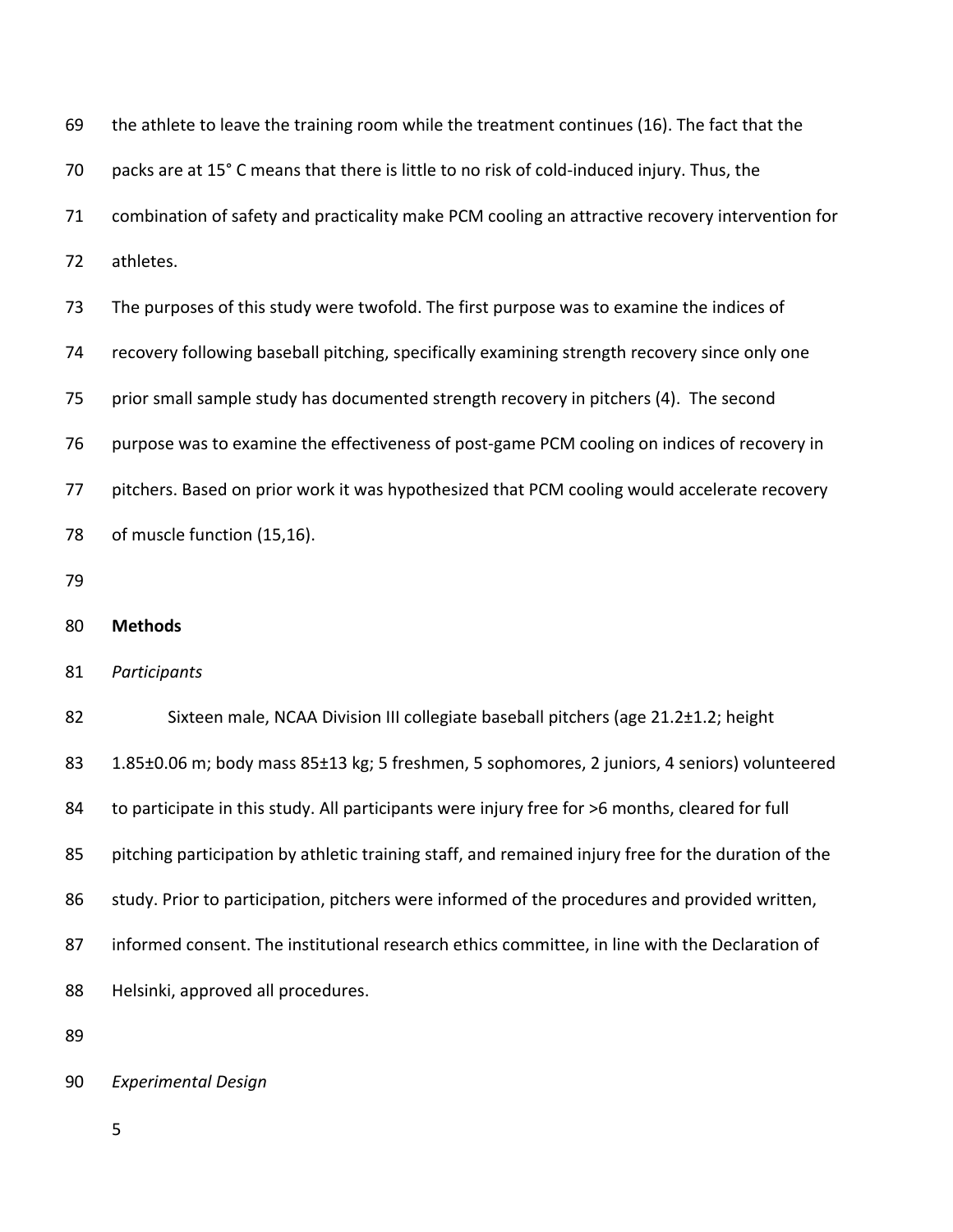| 91  | Upper extremity strength, soreness of the shoulder and forearm, and serum CK were                 |  |  |  |  |  |  |
|-----|---------------------------------------------------------------------------------------------------|--|--|--|--|--|--|
| 92  | assessed prior to, and on each of the two days following a pitching performance. On days of       |  |  |  |  |  |  |
| 93  | data collection, data were obtained prior to any physical activity initiated by the pitchers. The |  |  |  |  |  |  |
| 94  | order of data collection remained the same throughout the data collection period. Pitchers        |  |  |  |  |  |  |
| 95  | were randomized to receive either 1) PCM cooling packs to the shoulder or shoulder and            |  |  |  |  |  |  |
| 96  | forearm or 2) no cooling (control) after a pitching performance. Data were collected in the       |  |  |  |  |  |  |
| 97  | NCAA sanctioned fall season (September) and the NCAA sanctioned pre-season                        |  |  |  |  |  |  |
| 98  | (January/February). Since the flexible microsphere filling in the PCM pack applied at the elbow   |  |  |  |  |  |  |
| 99  | was a novel material made available following the initial data collection period (fall season),   |  |  |  |  |  |  |
| 100 | they were only applied in the spring pre-season. As a result, grip strength and forearm soreness  |  |  |  |  |  |  |
| 101 | were only assessed in the spring pre-season data collection period.                               |  |  |  |  |  |  |
| 102 | All pitchers were on a prescribed number of innings for a given outing and threw a                |  |  |  |  |  |  |
| 103 | minimum of 45 pitches to a maximum of 90 pitches, depending on the stage of their                 |  |  |  |  |  |  |
| 104 | progression established by the coaching staff. Eight pitchers were tested on 4 different          |  |  |  |  |  |  |
| 105 | occasions, all with 2 PCM cooling and 2 control outings each. Six pitchers were tested on 2       |  |  |  |  |  |  |
| 106 | occasions, each with a PCM cooling and a control outing. One pitcher was tested on one            |  |  |  |  |  |  |
| 107 | occasion and received the PCM cooling treatment. One pitcher was tested on two occasions          |  |  |  |  |  |  |
| 108 | and received the control treatment both times.                                                    |  |  |  |  |  |  |
| 109 |                                                                                                   |  |  |  |  |  |  |
| 110 | <b>Upper Extremity Strength Measures</b>                                                          |  |  |  |  |  |  |
| 111 | Shoulder strength tests were performed using a hand-held dynamometer (Lafayette                   |  |  |  |  |  |  |

Instruments, Lafayette, IN). This dynamometer has a sensitivity of 0.1 kg and was calibrated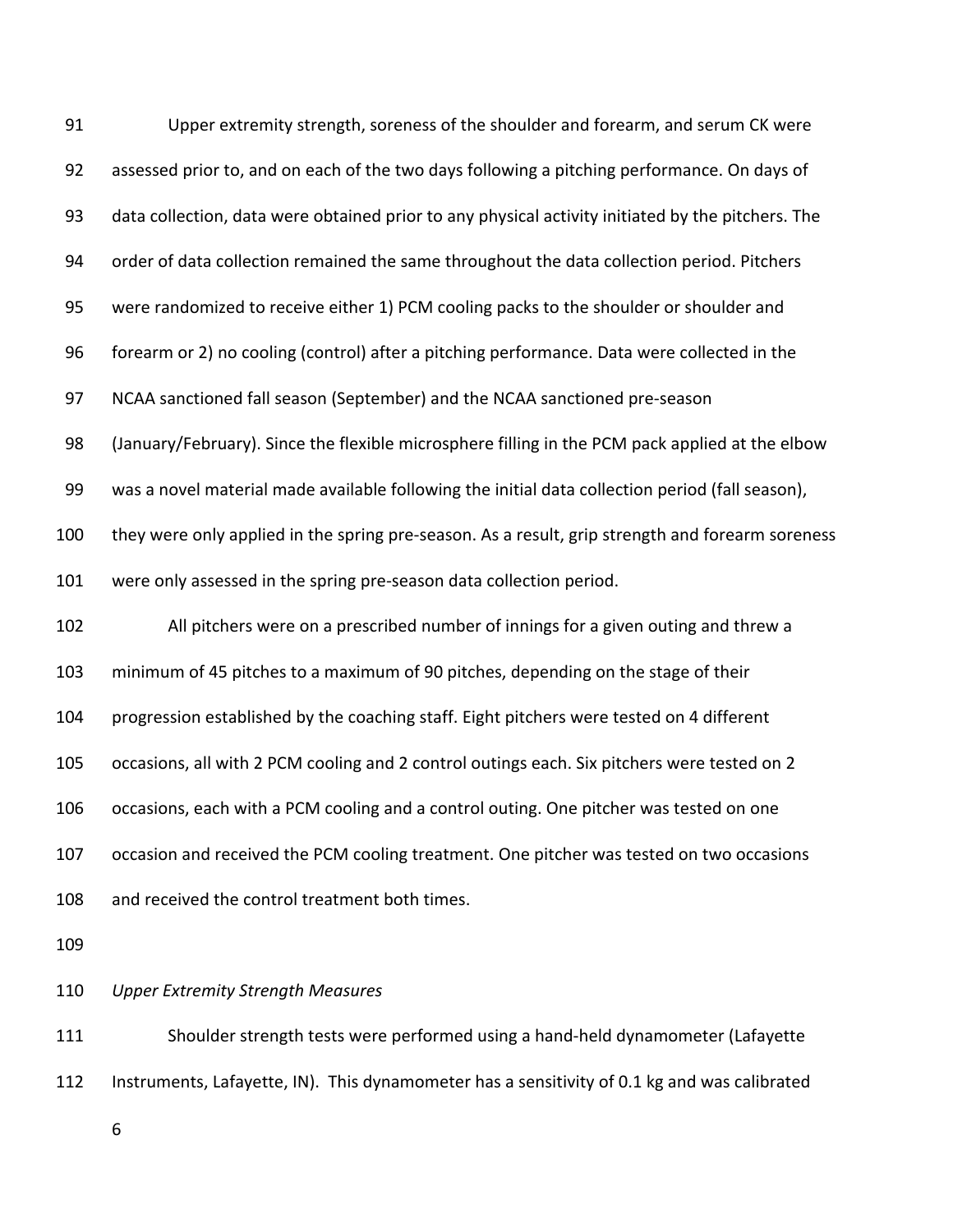before testing according to the manufacturer's recommendation. The validity and reliability of testing upper extremity strength with hand-held dynamometers have been well documented and the instrument has been used successfully in testing strength in professional, college and high school pitchers (7,18,19,20). The same tester performed all hand-held dynamometry 117 strength tests and had over 20 years of experience making these specific measurements on baseball pitchers. All upper extremity manual strength tests were performed as break tests with the hand-held dynamometer force being applied proximal to the wrist joint. The average of 2 repetitions in each strength test was recorded for empty-can (EC), internal rotation (IR) and external rotation (ER). Tests were excluded as invalid if any pitcher reported pain during strength testing.

 The EC test was performed in sitting without back support, with the arm at 90° of abduction and 30° anterior to the frontal plane with full glenohumeral IR. The pitcher stabilized himself by holding the seat with his nondominant arm during the test. The EC test position is thought to evaluate supraspinatus muscle strength (7,18,21). Shoulder IR and ER tests were performed with the subject in the supine position. Pitchers were placed with the shoulder in 90° of abduction (in neutral rotation) and elbow flexed at 90°. The dynamometer was placed on the dorsal or volar side of the wrist during the ER or IR test, respectively (7).

 Grip strength measurements were taken in a standing position using a hydraulic hand dynamometer (Jamar, Performance Health, Warrenville, IL). Pitchers were instructed to have their shoulder adducted and neutrally rotated, elbow flexed at 90° and forearm in neutral position during the grip test. Pitchers were instructed to squeeze the dynamometer as hard as they could (isometric test).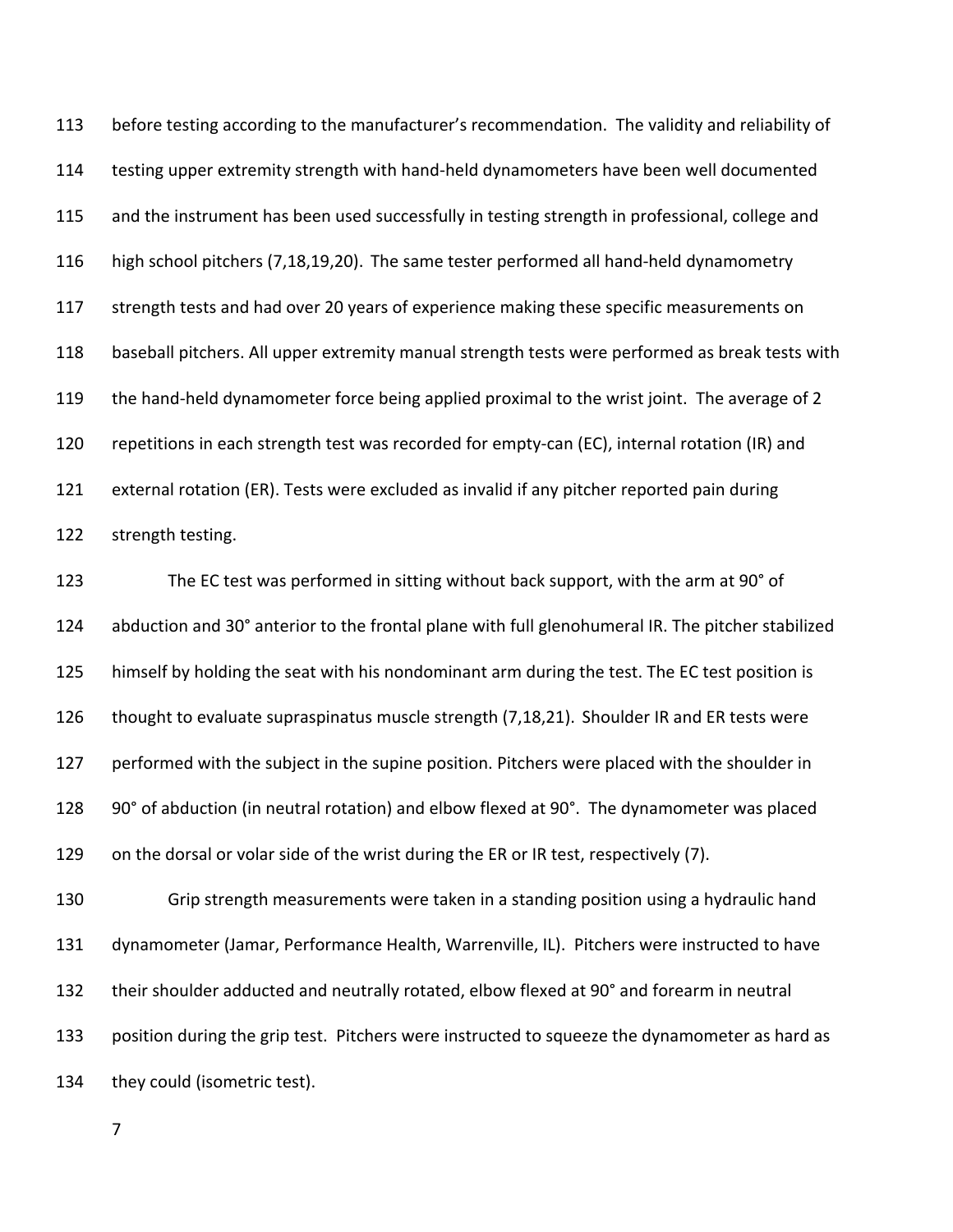| 135 | Based on repeated measures of IR, ER, EC and grip strength on the nondominant arm of                 |  |  |  |  |  |
|-----|------------------------------------------------------------------------------------------------------|--|--|--|--|--|
| 136 | college pitchers (7) the relative minimal detectable changes were 16% for IR, 11% for ER, 13%        |  |  |  |  |  |
| 137 | for EC and 6% for grip strength.                                                                     |  |  |  |  |  |
| 138 |                                                                                                      |  |  |  |  |  |
| 139 | <b>Subjective Soreness Evaluation</b>                                                                |  |  |  |  |  |
| 140 | On all three testing occasions, pitchers were asked to rate their current "shoulder" and             |  |  |  |  |  |
| 141 | "forearm" soreness on a scale of 0 to 10. A ranking of 0 indicated "no soreness" and 10              |  |  |  |  |  |
| 142 | indicated "extreme soreness".                                                                        |  |  |  |  |  |
| 143 |                                                                                                      |  |  |  |  |  |
| 144 | Serum CK Measure                                                                                     |  |  |  |  |  |
| 145 | All blood samples were performed within the team facilities and obtained prior to any                |  |  |  |  |  |
| 146 | activity initiated by the participants. Thirty µL of capillary blood was obtained from the fingertip |  |  |  |  |  |
| 147 | of the ring finger of the participant's glove hand, for the enzymatic measurement of CK              |  |  |  |  |  |
| 148 | concentration. The fingertip was cleaned with 95% ethanol then allowed to dry completely             |  |  |  |  |  |
| 149 | before an automatic lancet device was used to draw blood from the finger. The first drop of          |  |  |  |  |  |
| 150 | blood was removed with cotton wool to prevent the sample from being contaminated with                |  |  |  |  |  |
| 151 | ethanol. A 30 µL pipette (Microsafe Tubule, Safe-Tec Clinical Products, Pennsylvania, USA) was       |  |  |  |  |  |
| 152 | used to collect the sample. The capillary blood sample was then immediately dispensed out of         |  |  |  |  |  |
| 153 | the pipette onto a CK test strip (Reflotron CK, Roche Diagnostics, Mannheim, Germany) and            |  |  |  |  |  |
| 154 | analyzed (Reflotron® Plus System, Roche Diagnostics, Basel, Switzerland).                            |  |  |  |  |  |
| 155 |                                                                                                      |  |  |  |  |  |
| 156 | <b>Phase Change Material Application</b>                                                             |  |  |  |  |  |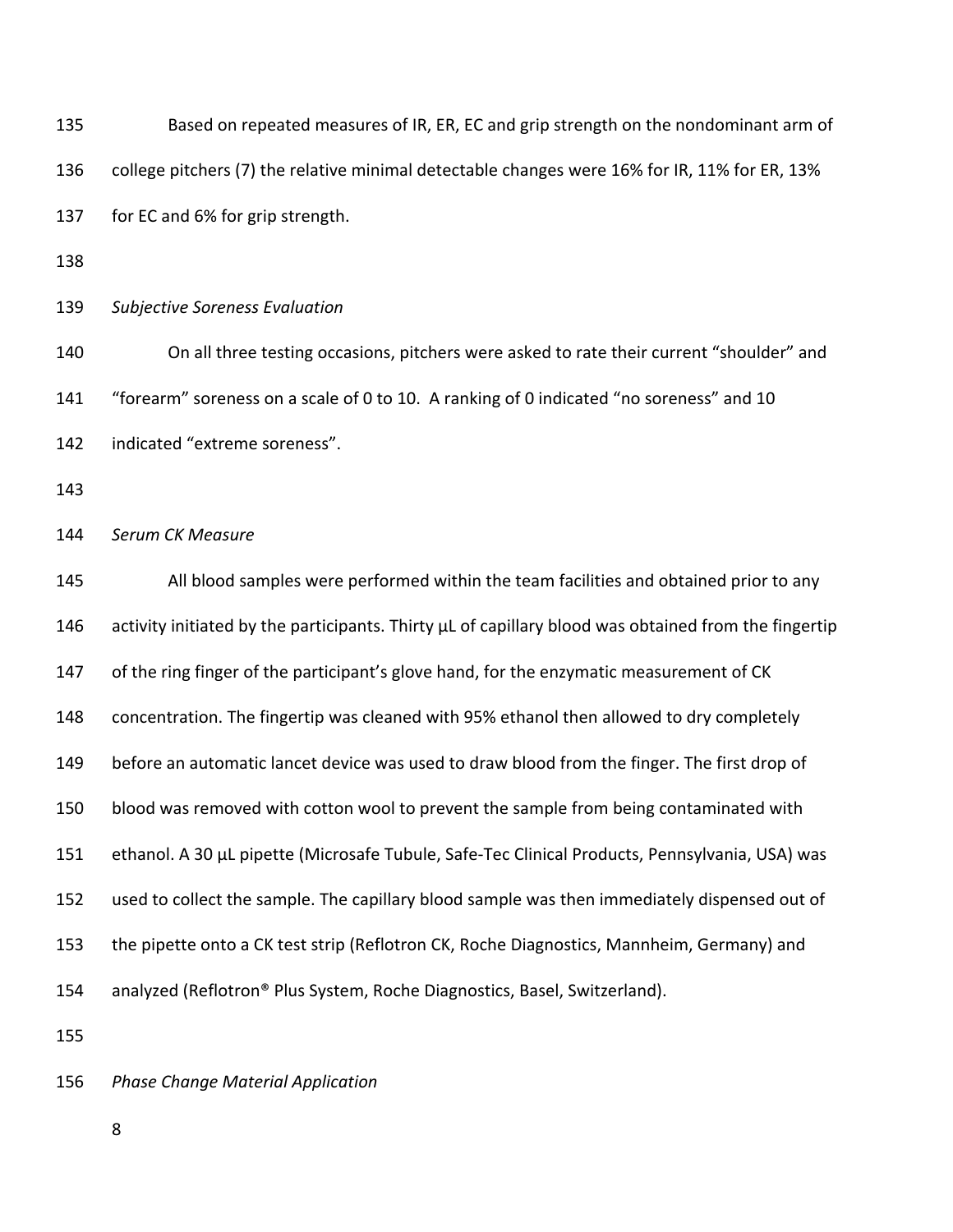157 Immediately following baseball activities, two rigid polyurethane PCM packs (4.5 in x 12 in; Glacier Tek LLC, Minneapolis, MN) frozen at 15°C were placed directly on the skin over the shoulder inside a compression shirt (IntelliSkin Foundation Tee, Newport Beach CA). One PCM pack was oriented on the anterior region of the shoulder complex, covering portions of the pectoralis, anterior and middle deltoid (Figure 1). The second pack, of the same size, was oriented on the posterior region of the shoulder complex covering portions of posterior deltoid, supraspinatus muscle belly and lateral portions of the infraspinatus muscle (Figure 1). A third pack, different from the first two PCM packs because it was flexible and made of a nylon material (4 in x 11 in; PureTemp LLC, Minneapolis, MN), was placed over the medial elbow and held in place with a graduated calf compression sleeve (Musetech, TN) to maintain its orientation. The PCM administered to the medial elbow was oriented proximal to the medial epicondyle and covered the flexor mass of the forearm (Figure 1). The flexible PCM packs were more suitable to applying across a joint because they could be conformed to the body part. The urethane PCM packs were rigid when frozen so were more suited to applying to flat areas. The urethane packs weighed 1 pound each; the nylon pack weighed 1.5 pounds. Pitchers were instructed to leave the sporting venue and proceed with their post-game activities while continuing to wear the PCM cooling packs for 3 hours before removing them. Pitchers were contacted via text message two times over the course of the 3-hour application to verify both the orientation and the continued frozen state of the PCM. All participants were compliant with the 3-hour application.

- 
- **Statistics**
	-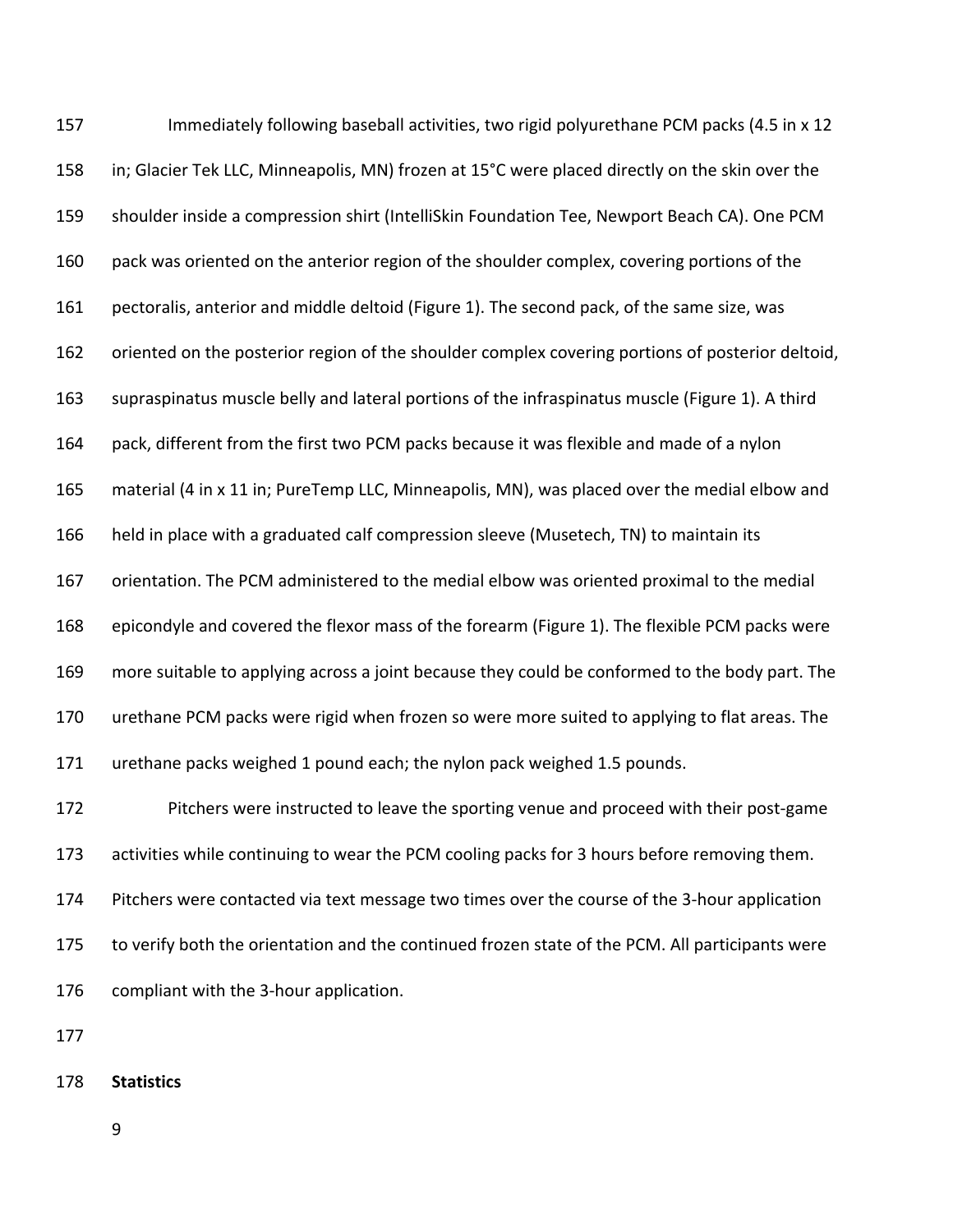Force in each of the strength tests was expressed as a percentage of baseline in order to remove the effect of inter-individual variation in shoulder and forearm strength. The effect of postgame PCM cooling on strength, soreness and CK levels was assessed using treatment (PCM vs. control) by time (Pre, Day 1 post, Day 2 post) mixed model analysis of variance. Since not all pitchers had both treatments with matching numbers of pitches, treatment was applied as a between-subjects factor. Where there was a significant treatment effect, or treatment by time interaction, differences between treatments, or within groups, at any particular time interval were assessed using Bonferroni corrections for planned pairwise comparisons. Prior to employing ANOVAs, normality of distribution of all data sets were verified using the Shapiro- Wilk test. Creatine kinase values were not normally distributed and were log transformed, after which normal distribution was verified. Mauchly's test of sphericity was used to assess assumptions of sphericity and, where necessary, Greenhouse-Geisser corrections were applied to tests of within-subjects time effects. Cohen's *d* effect sizes are reported with 95% confidence intervals for treatment effects.

 Baseline strength values were compared between the first and subsequent baseline measures to assess for potential learning effects with the strength tests. Most pitchers had previously performed the shoulder tests in routine preseason and post-season testing, but none had performed the grip test. If baseline values varied significantly for a particular test treatment order was added as a covariate to the ANOVA.

 In order to assess the effect of pitch count on strength loss, soreness and CK activity, responses in the control condition were compared for outings where pitchers threw a low pitch count defined as <55 pitches (46±2, n=12) versus outings where pitchers threw a high pitch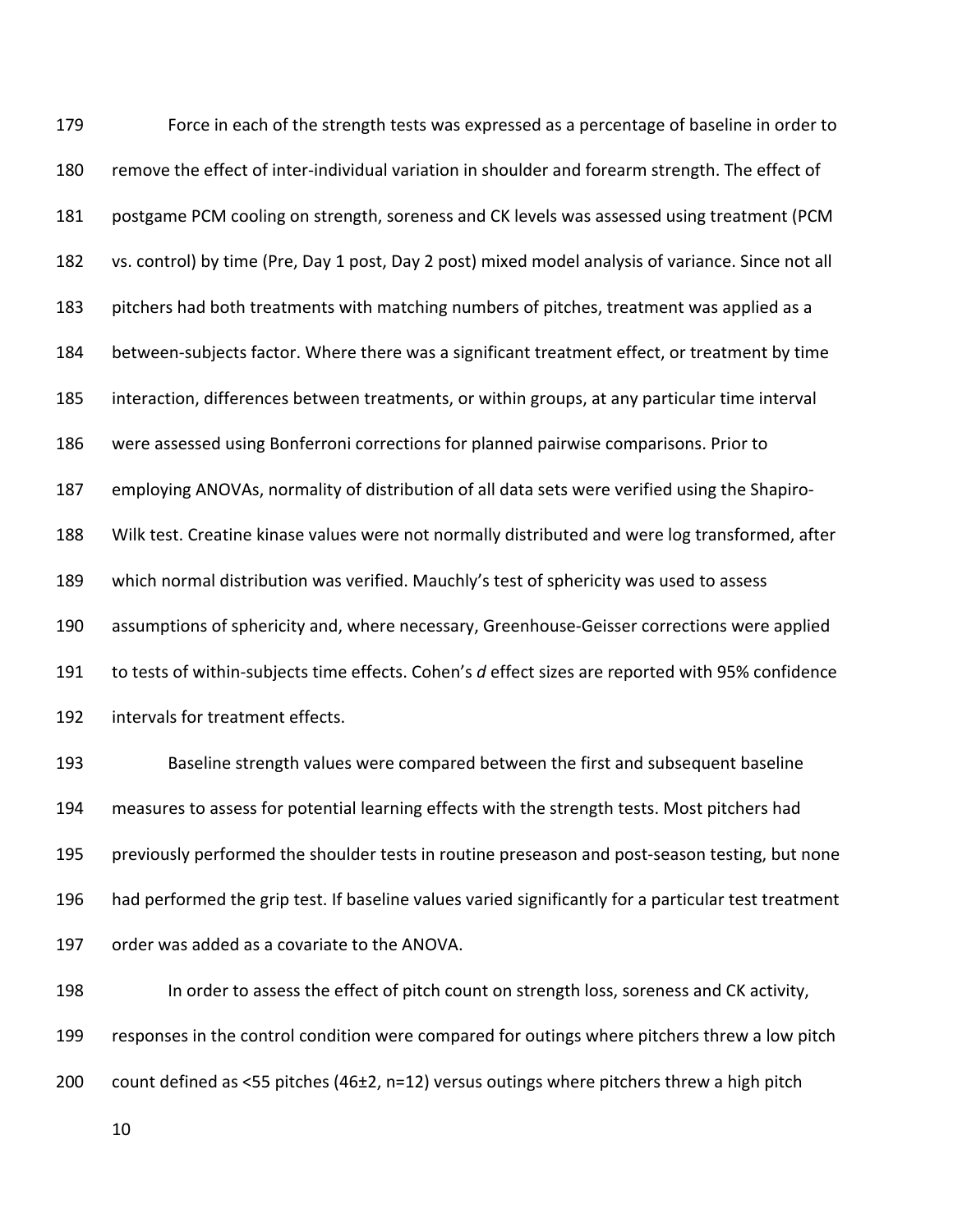201 count defined as >70 pitches (78±7, n=12). These analyses were performed with pitch count (low vs. high) by time (Pre, Day 1, Day 2) mixed model ANOVA.

 Statistical analyses were performed using SPSS v.21 (IBM, Armonk, NY, USA). Mean ± SD 204 are reported in the tables and results section while Mean ± SE are reported in the figures. A P-value of less than 0.05 was considered statistically significant.

 The study was powered to detect a difference in strength loss between PCM cooling and control. Based on the variability in IR and ER strength loss in college pitchers tested immediately after pitching a game (7) it was estimated that with 25 PCM cooling games versus 209 25 controls there would be 80% power to detect a 15% difference in percent strength loss between treatments at P<.05 (e.g. 5% strength loss with one treatment compared with 20% 211 strength loss with a different treatment would be a 15% difference). Importantly, the strength 212 tests from which the sample size estimate was made were performed by the same tester performing the tests in the present study. The detectable difference for EC strength loss was estimated to be 10%. The reported variability in post-game grip strength loss was much smaller and with 12 PCM cooling and 12 control games it was estimated that there was 80% power to detect an 11% difference in percent strength loss between treatments at P<.05 (7). **RESULTS**

 Total pitch count was not different between 23 PCM cooling games (60±16) and 24 control games (62±17; P=.679). Additionally, total pitch count was not different between the 11 PCM cooling games (74±9) and 13 control games (78±7; P=.219) in which flexible PCM was applied to the forearm in addition to the regular shoulder PCM packs.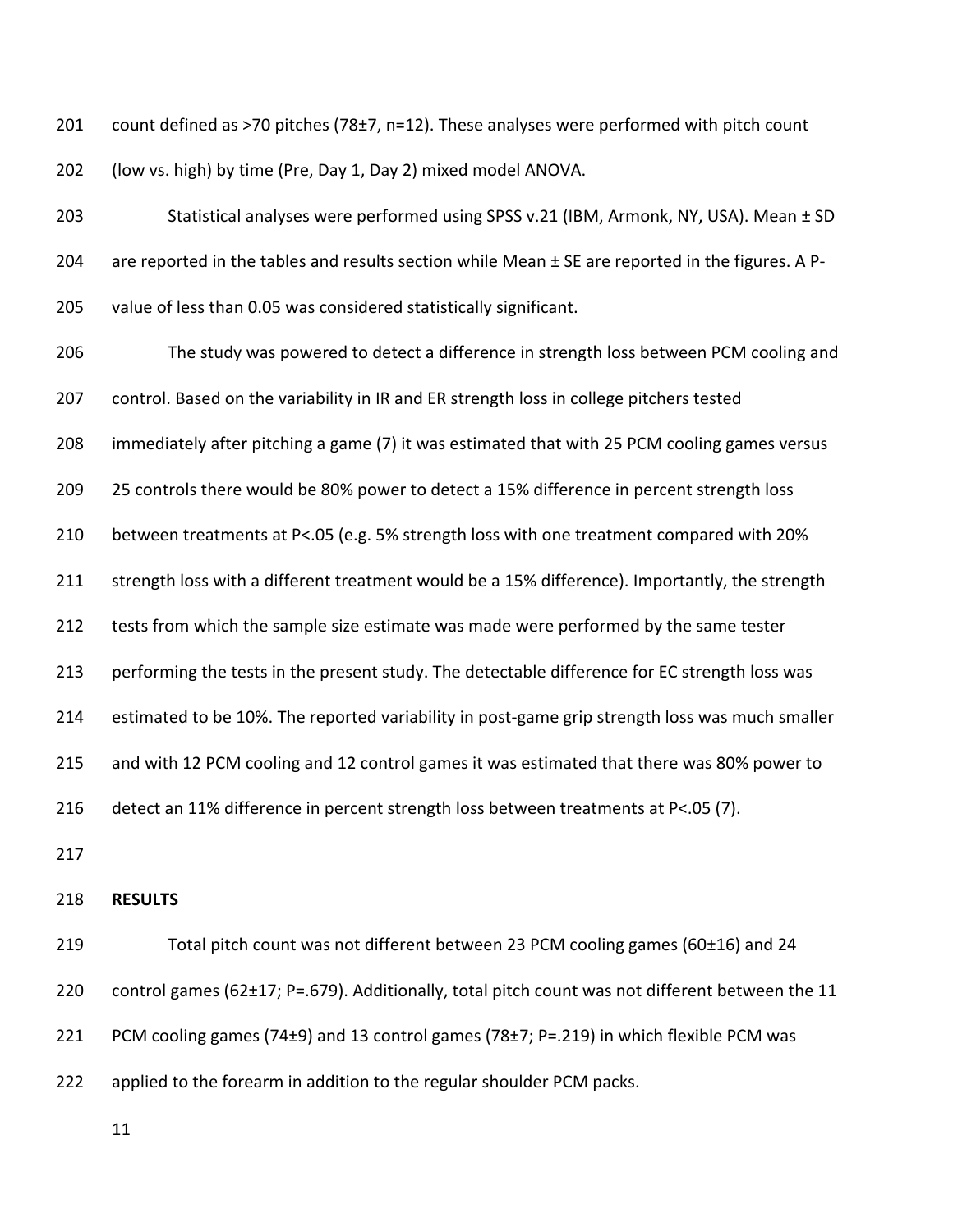## *Effect of PCM Cooling on Strength*

| 225 | Over the two days following pitching there was no loss of IR strength in the PCM                 |  |  |  |  |  |
|-----|--------------------------------------------------------------------------------------------------|--|--|--|--|--|
| 226 | treatment condition (P=.127) while there was marked IR strength loss for the control condition   |  |  |  |  |  |
| 227 | (Time effect P<.001; Treatment by Time P=.007; Fig. 2). Internal rotation strength was not       |  |  |  |  |  |
| 228 | significantly below baseline on either day after pitching in the PCM cooling treatment (Day 1:   |  |  |  |  |  |
| 229 | 95±14%, P=.184; Day 2: 100±13%, P=.999), but was below baseline on both days for control         |  |  |  |  |  |
| 230 | (Day 1: 83±13%, P<.001; Day 2: 92±12%, P=.006). Recovery of IR strength was greater in the       |  |  |  |  |  |
| 231 | PCM cooling condition versus the control condition on the first day after pitching (95% vs. 83%, |  |  |  |  |  |
| 232 | P=.008, effect size d 0.91 95% CI 0.54-1.28).                                                    |  |  |  |  |  |
| 233 | After pitching there was ER strength loss in both the PCM cooling (P=.003) and control           |  |  |  |  |  |
| 234 | conditions (P<.001). However, ER strength loss tended to be less for the PCM cooling condition   |  |  |  |  |  |
| 235 | versus control (Treatment effect P=.091, effect size d 0.51 95% CI 0.19-0.83, Treatment by Time  |  |  |  |  |  |
| 236 | P=.174; Figure 3). ER strength was significantly reduced below baseline only on day 1 for PCM    |  |  |  |  |  |
| 237 | cooling treatment (93±9% of baseline; P=.002) and was below baseline on both days for the        |  |  |  |  |  |
| 238 | control condition (day 1: 86±13%, P=.002; day 2: 91±12%, P=.004).                                |  |  |  |  |  |
| 239 | Following pitching there was no loss in EC strength after the PCM cooling treatment              |  |  |  |  |  |
| 240 | (P=.803; day 1: 100±7%, day 2: 101±12%) and marginal strength loss after the control condition   |  |  |  |  |  |
| 241 | (P=.05; day 1: 95±12%, day 2: 99±10%), with no clear difference between PCM cooling and          |  |  |  |  |  |
| 242 | control conditions (Treatment effect P=.168; Treatment by Time P=.214).                          |  |  |  |  |  |
| 243 | There was a learning effect for grip strength such that baseline grip strength was 9%            |  |  |  |  |  |
| 244 | higher (P=0.045) on the second occasion on which pitchers were tested. Thus, baseline values     |  |  |  |  |  |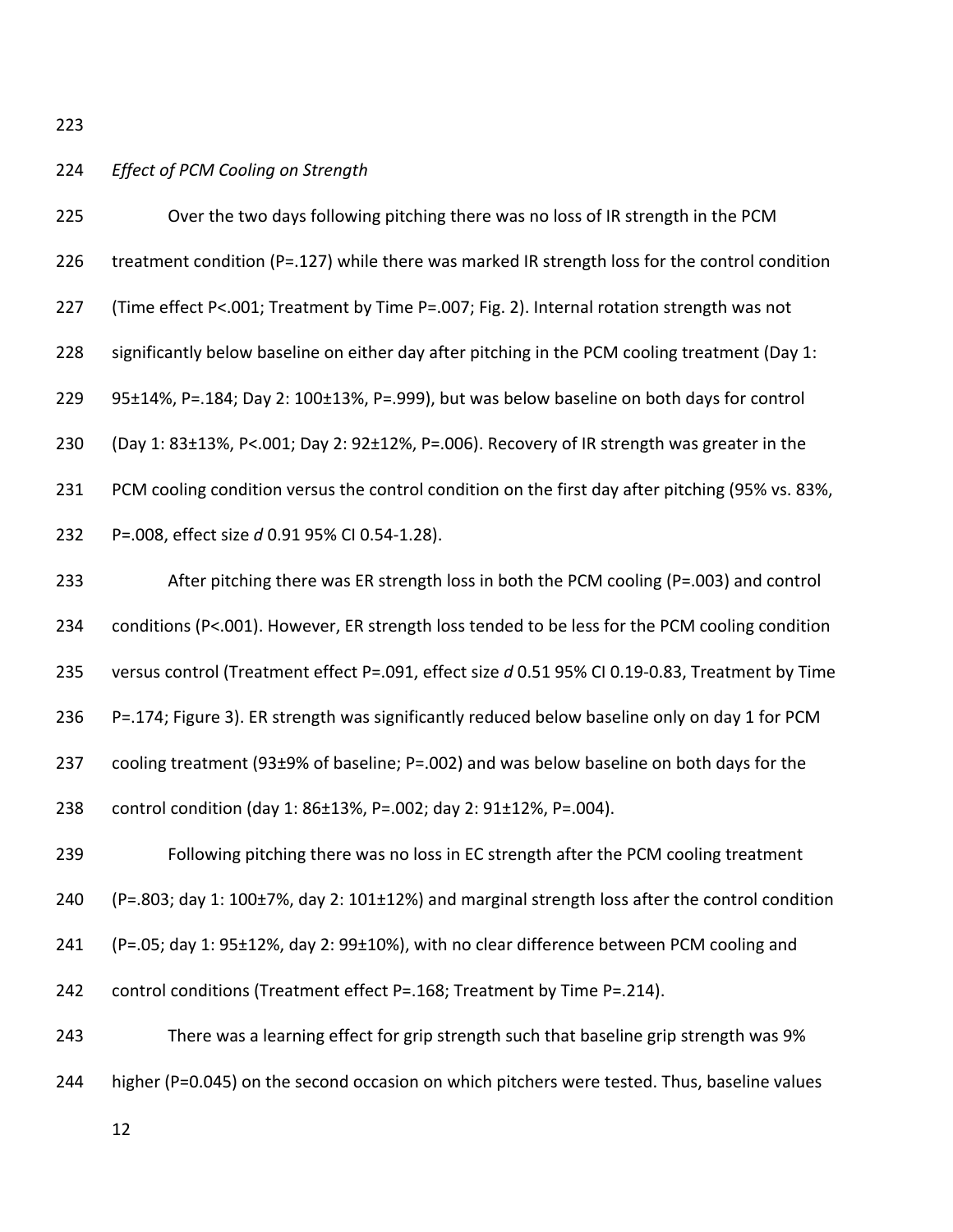245 for the initial treatment condition may have underestimated grip strength and thereby underestimated subsequent strength loss. Regardless of treatment condition, on the two days after pitching the first trial strength averaged 104% of baseline compared with 96% of baseline after the second trial. For the 24 games in which grip strength was measured, PCM cooling was 249 the first treatment after 6 games and the second treatment after 5 games, while the control condition was first after 7 games and second after 6 games. Thus, treatment order was well balanced. However, to control for any potential confounding effects treatment order was added to the ANOVA as a covariate. On the days after pitching grip strength was higher with PCM cooling versus the control condition (Treatment effect P=.027, Treatment by Time P=.025; Fig. 4). One day after pitching grip strength was greater in the PCM treatment group (106±10% of baseline) than in the control condition (95±10%; P=.022, effect size *d* 1.29 95% CI 0.88-1.69). The absolute strength values (Table 1) showed significant treatment by time effects for IR (P=0.006) and grip strength (P=0.039) with no effects for ER (P=0.208) or EC strength (P=0.112). 

*Soreness*

 Pitchers reported shoulder soreness on the days after pitching for both the PCM (P<.001) and control conditions (P<.001). The soreness response was not different between treatments (P=.947, Treatment by Time P=.885; Table 2). Shoulder soreness was highest one day after pitching but remained elevated above pre-game values on day 2.

Forearm soreness was elevated for both the PCM (P=.001) and control conditions

(P=.002) and was not different between treatments (P=.134, Treatment by Time P=.206; Table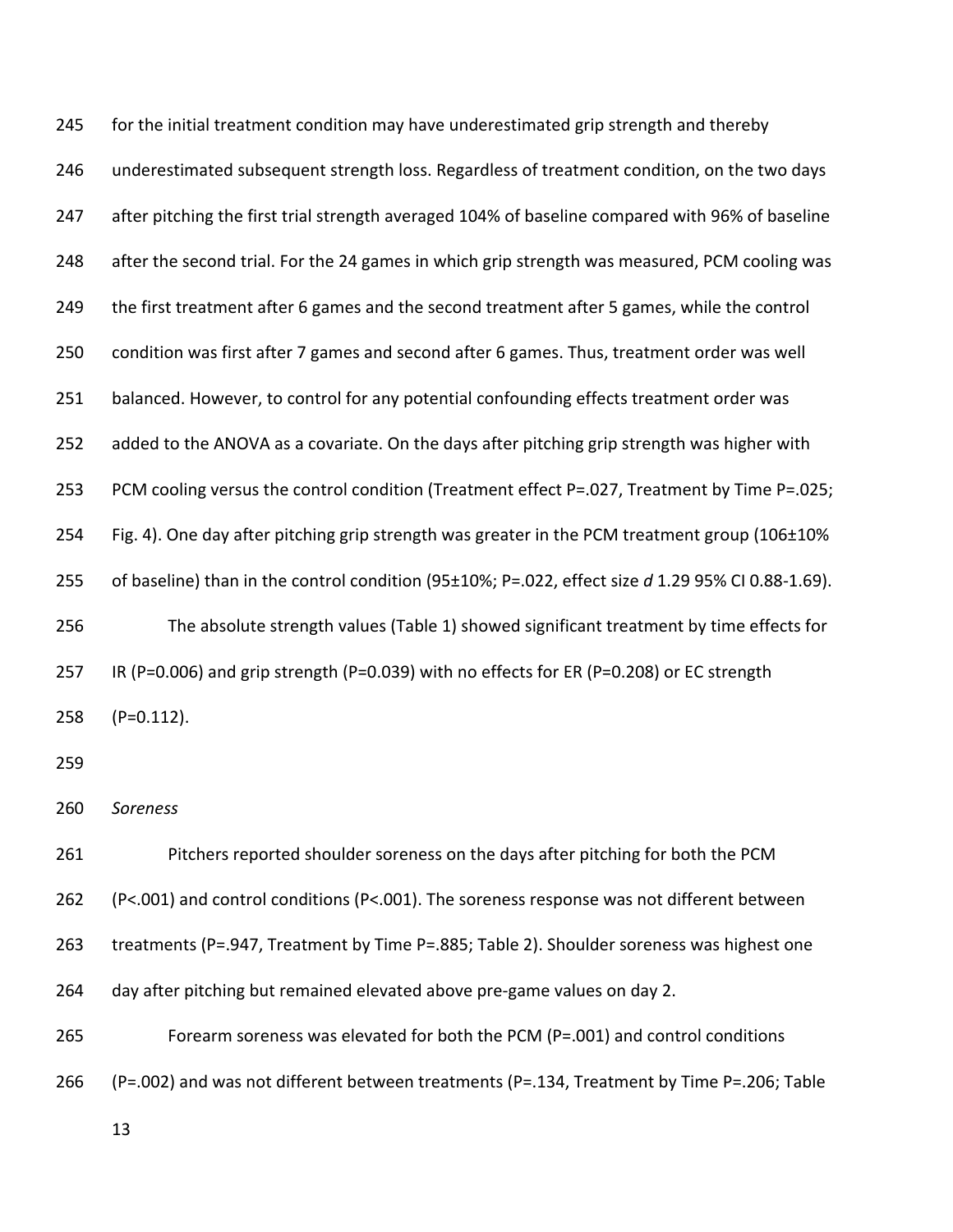| 267 | 2). Forearm soreness was elevated above pre-game values one day after pitching but no longer                |  |  |  |  |  |
|-----|-------------------------------------------------------------------------------------------------------------|--|--|--|--|--|
| 268 | on the second day.                                                                                          |  |  |  |  |  |
| 269 |                                                                                                             |  |  |  |  |  |
| 270 | Serum CK Activity                                                                                           |  |  |  |  |  |
| 271 | Data for serum CK were collected for 21 of 24 control games and 18 of 23 PCM cooling                        |  |  |  |  |  |
| 272 | games due to unavailability of the CK instrumentation on some days. Over the two days                       |  |  |  |  |  |
| 273 | following pitching CK <sub>log</sub> increased in both the PCM condition (P=.016) and control condition     |  |  |  |  |  |
| 274 | (P<.001), with no difference between treatments (P=.549, Treatment by Time P=.139; Table 3).                |  |  |  |  |  |
| 275 |                                                                                                             |  |  |  |  |  |
| 276 | Effect of Pitch Count on Markers of Muscle Damage                                                           |  |  |  |  |  |
| 277 | Surprisingly, strength loss was not different between low and high pitch count groups                       |  |  |  |  |  |
| 278 | (IR: P=.996, ER: P=.645, EC: P=.887). Similarly, CK <sub>log</sub> values and shoulder soreness values were |  |  |  |  |  |
| 279 | not different between low and high pitch counts (P=.773, P=.233, respectively).                             |  |  |  |  |  |
| 280 |                                                                                                             |  |  |  |  |  |
| 281 | <b>DISCUSSION</b>                                                                                           |  |  |  |  |  |
| 282 | The purpose of this study was to assess recovery of strength, soreness and serum CK                         |  |  |  |  |  |
| 283 | following a pitching performance and to determine whether recovery can be accelerated by                    |  |  |  |  |  |
| 284 | providing prolonged post-game cooling to the shoulder and forearm. The results indicate that                |  |  |  |  |  |
| 285 | significant muscle damage occurs in collegiate level pitchers after throwing an average of 60               |  |  |  |  |  |
| 286 | pitches and that recovery is incomplete two days after pitching. The results also indicated that            |  |  |  |  |  |
| 287 | recovery of strength was accelerated when 3 hours of cooling was applied, but PCM did not                   |  |  |  |  |  |
| 288 | impact soreness or the CK response.                                                                         |  |  |  |  |  |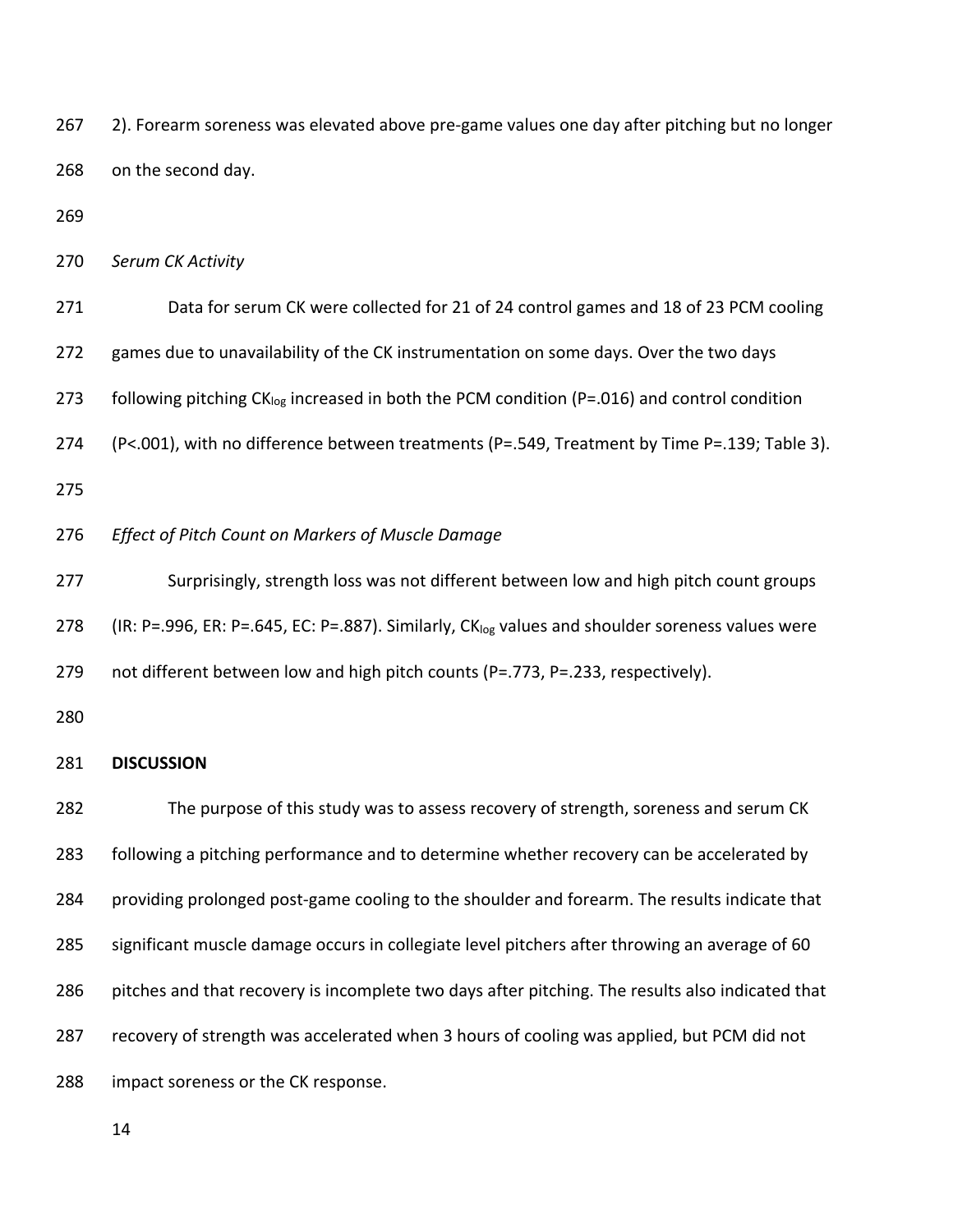### *Muscle Damage Response to Pitching*

291 In the present study strength loss and soreness in the dominant upper extremity, and CK fluctuations, were used as markers of muscle damage. Strength loss was the primary outcome measure because it is objective and specific to the demands of pitching. Soreness is subjective and CK measures can fluctuate if the athlete exercises other body parts strenuously as part of team conditioning. One study that previously examined strength loss on the days after pitching tested shoulder IR, ER and abduction strength one day after seven pitchers each threw 98 297 pitches (4). In their study IR and ER strength were highly variable and were not significantly different from baseline one day after pitching (averaged <10% strength loss)(4). Abduction strength was more consistent between players hence it was significantly reduced one day after pitching, but strength was less than 10% below baseline. There was comparably greater strength loss in the control condition of the present study. Strength loss one day after pitching was 17% for IR and 14% for ER. Both Yanagisawa et al and the present study used a hand-held dynamometer to assess strength; however, Yanagisawa et al used a "make" test to assess isometric strength while the present study used a "break" test (4). Tester experience with hand- held dynamometry for these tests, and within this athlete population, is very important. In the present study, the tester had 20+ years of strength testing baseball players.

 The lack of EC strength loss on the days after pitching is consistent with a previous study in college pitchers in which there was no significant EC strength loss immediately postgame (7). Immediate postgame EC strength was 6±13% of baseline in the previous study compared with 5±12% one day after pitching for the control condition in the present study. There was also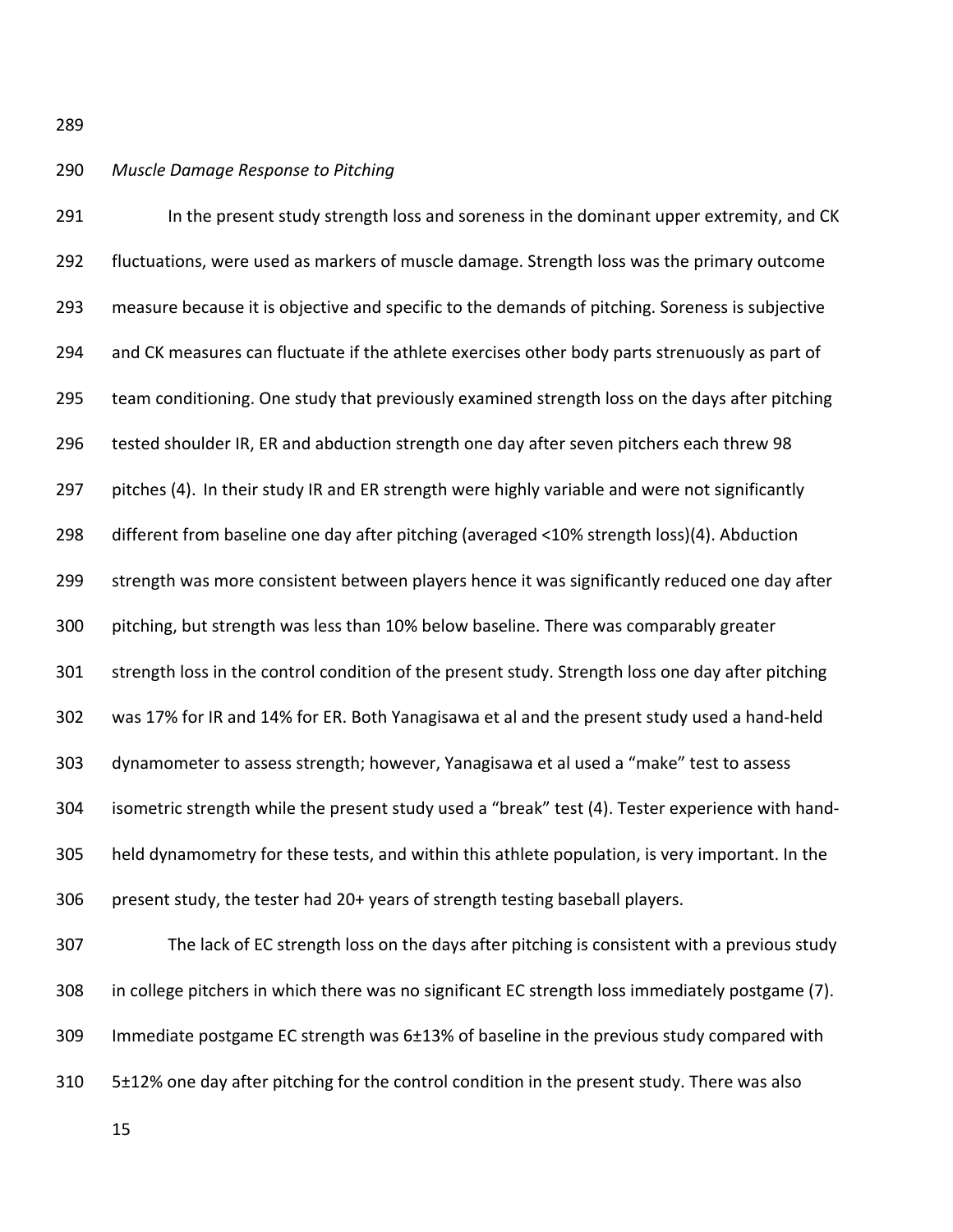good agreement for IR and ER strength between the prior study on acute postgame fatigue and the present study on strength loss on the days after pitching. Postgame strength loss for IR and ER was 18±19% and 11±19%, respectively compared with 17±13% and 14±13% for the control condition one day after pitching in the present study (7). It is also notable that postgame fatigue in grip strength was 4±9% compared with 5±10% one day after pitching for the control condition in the present study (7). The consistency in these findings is surprising considering that an average of 99 pitches were thrown in the prior study while in the present study an average of 62 pitches were thrown (7).

 Shoulder soreness one day after pitching in the control condition (3.2) was comparable to values for college pitchers reported by Yang et al (3.5) but values two days after pitching were much lower in the present study (1.8) compared with Yang et al (3.0) (5). Three days after pitching soreness values were close to baseline (1.0) (5). The difference in soreness two days after pitching likely reflects the number of pitches thrown (present study: 62 vs. Yang et al 2016: 105) (5); indicating that the greater pitch volume might prolong resolution of soreness without increasing peak soreness. Potteiger et al reported somewhat lower soreness (2.0) one day after 98 pitches and values close to baseline two and three days after pitching (2). By contrast, Yanagisawa et al reported greater soreness one day after 98 pitches (6.0) (4). However, participants in the Potteiger et al study completed an 18-day training regimen prior to pitching (2). On the other hand, Yanagisawa et al did not record data on subsequent days and their soreness assessment was a motion test as opposed to the general assessment made in the other studies, so direct comparison may not be appropriate (4). Similar to the pitchers in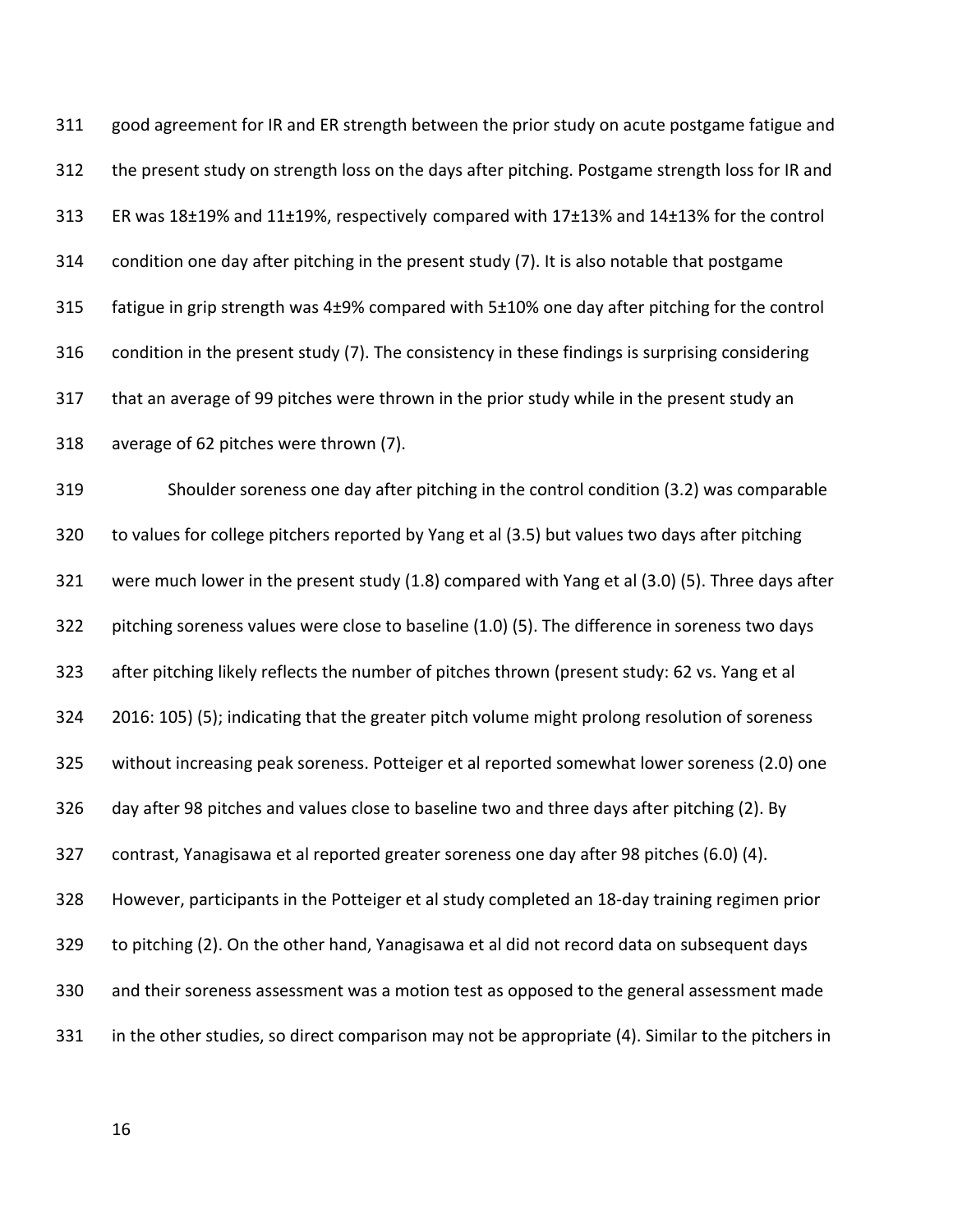the preseason data collection period of the present study, Lazu et al showed no correlation between pitch volume and soreness in collegiate pitchers during a fall season (22).

 The CK response in the present study was similar to prior studies that examined CK response in baseball pitchers, where CK peaked one day after pitching with lower values on subsequent days (2,5). Creatine kinase was elevated above baseline two days after 105 pitches (5) but only on one day after 62 pitches in the present study. The CK response to damaging exercise is highly individualized with high and low responders (23). Considering that baseball pitching is a multisegmental kinematic chain activity, the CK values following baseball pitching are not indicative of the muscle damage to the pitching arm alone but encompass systemic muscle damage. An additional issue confounding the CK response in the present study was that all pitchers were involved in conditioning exercises in addition to the pitches required for study completion. Thus, the CK values reflect muscle damage occurring from activities in addition the pitches necessary for this study. In-season CK responses may be different than those reported in the present study since pitchers are more likely to be well rested prior to games and a greater number of pitches would be thrown in games in the regular NCAA season.

#### *PCM Cooling Intervention*

 Phase change material cooling improved IR strength and grip strength on the days after pitching with a trend toward improving ER strength. These benefits for strength recovery are in agreement with previous studies examining the effect of PCM cooling to the thighs after damaging quadriceps eccentric exercise and soccer matches (15,16,17). The lack of a significant effect of PCM cooling on ER strength may have been due to the orientation of the PCM packs.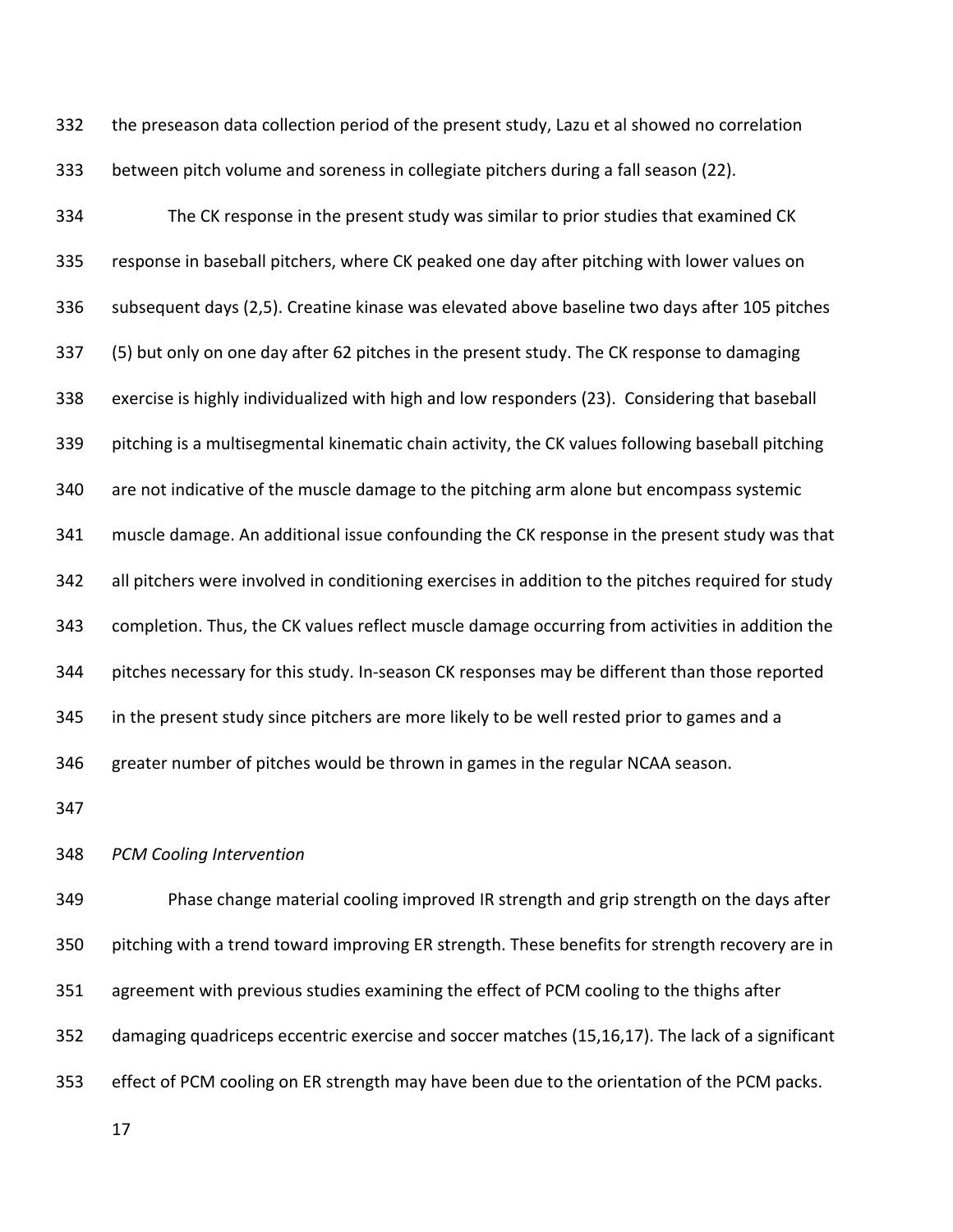The PCM pack on the posterior shoulder was above the spine of the scapula and may have more directly affected the temperature of the supraspinatus as opposed to the infraspinatus (Fig. 1). There was no loss of EC strength in the control condition; therefore, cooling of the supraspinatus could not have impacted strength recovery. The anterior PCM pack covered much of the pectoralis muscle and thus there was a likely benefit for IR strength. The elbow PCM pack covered most of the anterior aspect of the forearm including the medial elbow and thus there was a likely benefit for grip strength. The effect of PCM cooling on grip strength may have been confounded by an apparent learning effect whereby pitchers performed the test better on the second occasion (one day after pitching) regardless of the treatment condition. Thus, strength losses were less for the first condition tested because the initial test may not have represented a true maximal effort. Therefore, the true effect of PCM cooling on grip strength is best assessed by the comparison between treatments at a given time point as opposed to the changes versus baseline. One day after pitching the difference in grip strength loss between PCM cooling (106% of baseline) and control (95% of baseline) was 11%, representing a large effect size (1.29). A similarly large effect size (0.91) was seen for IR strength one day after pitching (PCM cooling 95% of baseline, control 83% of baseline, difference 12%). The lack of effect from PCM cooling on soreness may be due to the low soreness values reported by all pitchers throughout the study duration. The benefits of PCM cooling for soreness in professional soccer players were not apparent until the second day after a game, when soreness was 6.3 for the control condition and 4.6 for PCM cooling. Comparably, the soreness values two days after pitching (shoulder: PCM cooling 1.7, control 1.8; forearm: PCM cooling 1.5, control 0.9) were much lower than two days after a soccer match. Although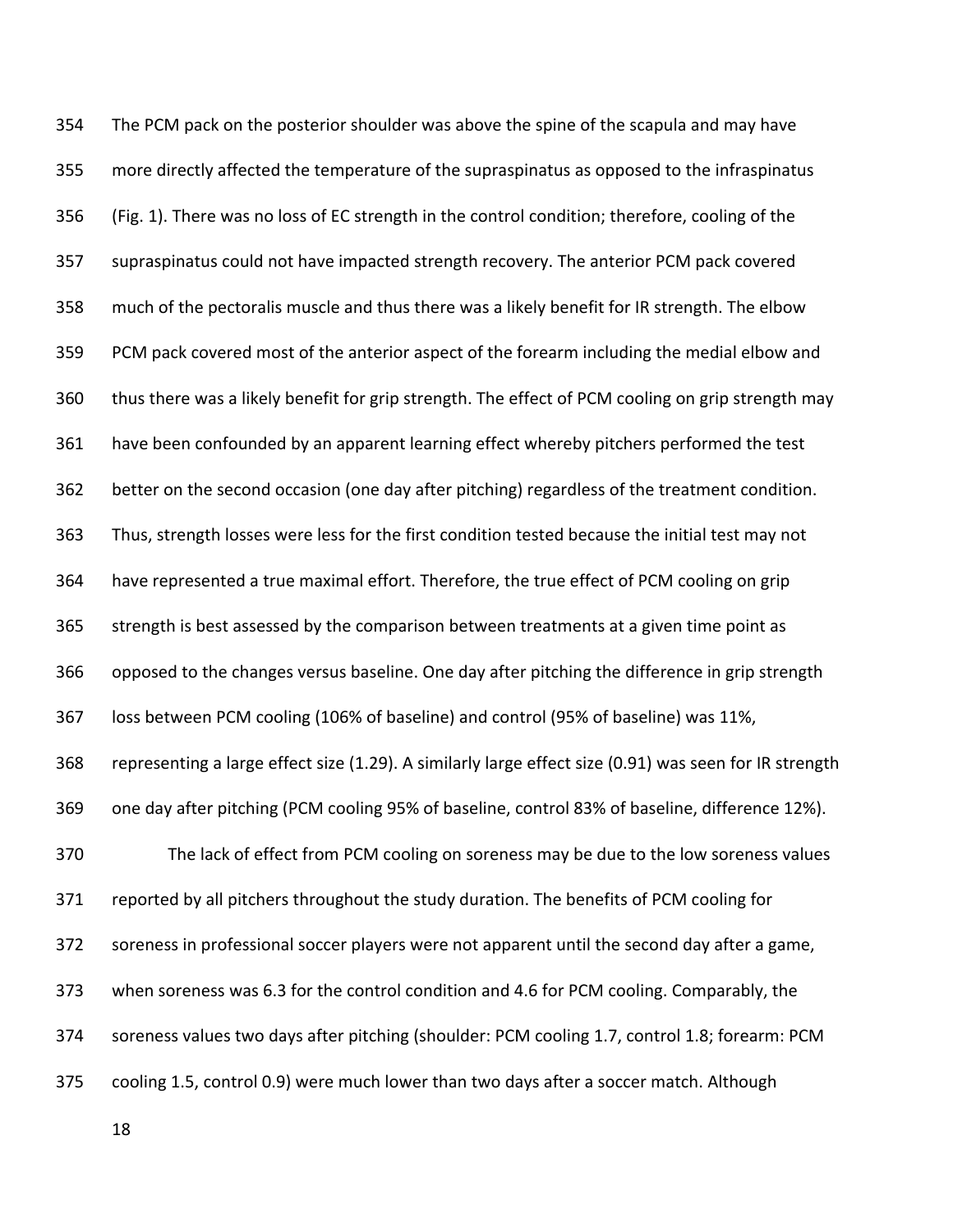speculative, the pitchers participating in the present study were competing for a roster spot, and as a result they may have underreported their level of soreness.

 CK elevations on the days after pitching were unaffected by postgame PCM cooling. These findings are in agreement with the only other study to have previously measured CK when examining the effectiveness of PCM for recovery following eccentric exercise (24). In both studies a small volume of muscle was exposed to the PCM cooling. Perhaps exposure to a cryotherapy modality that exerts a cooling stimulus to more of the body would have a greater effect on reducing CK. Cold water immersion involves cooling multiple muscle groups at once. However, a meta-analysis indicated only a small effect of cold-water immersion on recovery of CK (25).

*Limitations*

 With respect to the damage response to pitching it is difficult to quantify the exact number and intensity of pitches thrown on a given day because different players warm up differently before throwing in a game and have differing number of pitches in the bullpen. It has been estimated that in high school baseball pitch counts underestimate the actual number of pitches thrown by over 40% (26). In the present study it was not possible to quantify the number of warm up pitches. However, this is the first study to examine the muscle damage response to pitching in actual games. Previous studies examining the muscle damage response used game simulations and while this allows a precise pitch count, the data in the present study are more ecologically valid for in-game responses (2,3,4,5). Additionally, the sample sizes in these previous studies ranged from 6-10 while in the present study the damage response was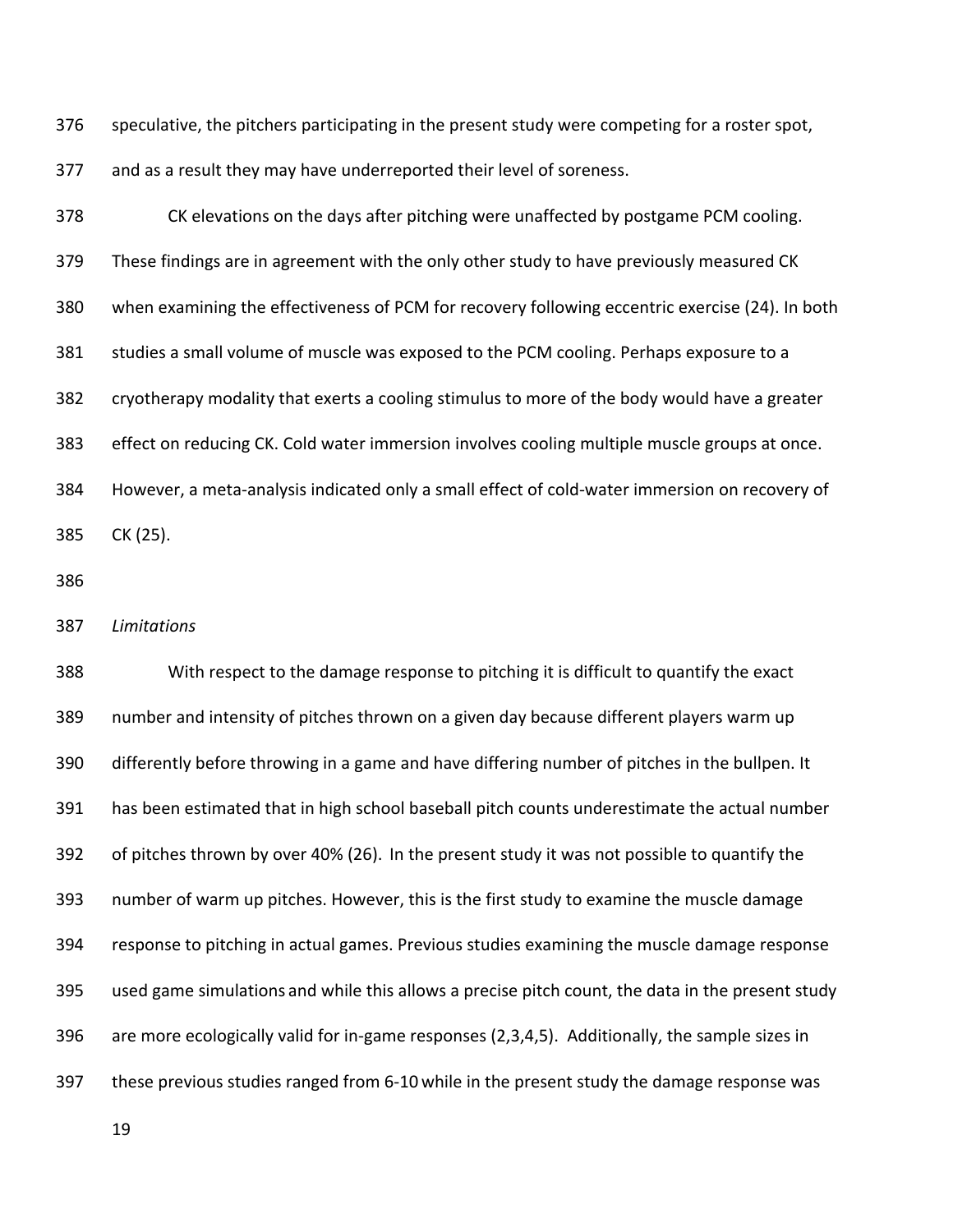measured in 16 pitchers in 24 control games and 23 games with a recovery intervention

(2,3,4,5). This is the largest muscle damage study in baseball pitchers to date.

 Grip strength was assessed to represent the pitching stress on the muscles that can dynamically stabilize the medial elbow. In this regard, the flexor pronator mass is thought to provide dynamic stability to the medial elbow (27). However, a wrist flexion strength test may be a better test of flexor pronator mass strength and the potential for protection against medial elbow valgus stress. Specifically, wrist flexion fatigue (7.5% decrease in strength) has been shown to increase ultrasound measured medial elbow joint space with application of a valgus stress (28).

 While PCM cooling can dramatically reduce muscle temperature and markedly improve strength recovery after damaging exercise, a limitation in this prior work is that the packs, when frozen, are solid and not conformable to joints (15,16,17,24). Thus, in the present study the packs did not conform as well with the shoulder as they did when placed over the anterior thighs in previous studies. A somewhat more conformable version of the PCM packs became available during the study and allowed the additional application on the forearm and elbow for the winter preseason data collection. These packs may prove more effective in providing more uniform cooling to the shoulder muscles in future applications. Alternatively, smaller PCM packs with smaller individual PCM cells are available and are more conformable to joints. However, 416 the melt time is dependent on the size of the PCM cell, and packs designed for joints with smaller cells melt rapidly. The goal with using PCM cooling to accelerate recovery from stressful and damaging exercise is to provide prolonged cooling while allowing the athletes to continue their activities of daily living. The so-called secondary injury response after stressful exercise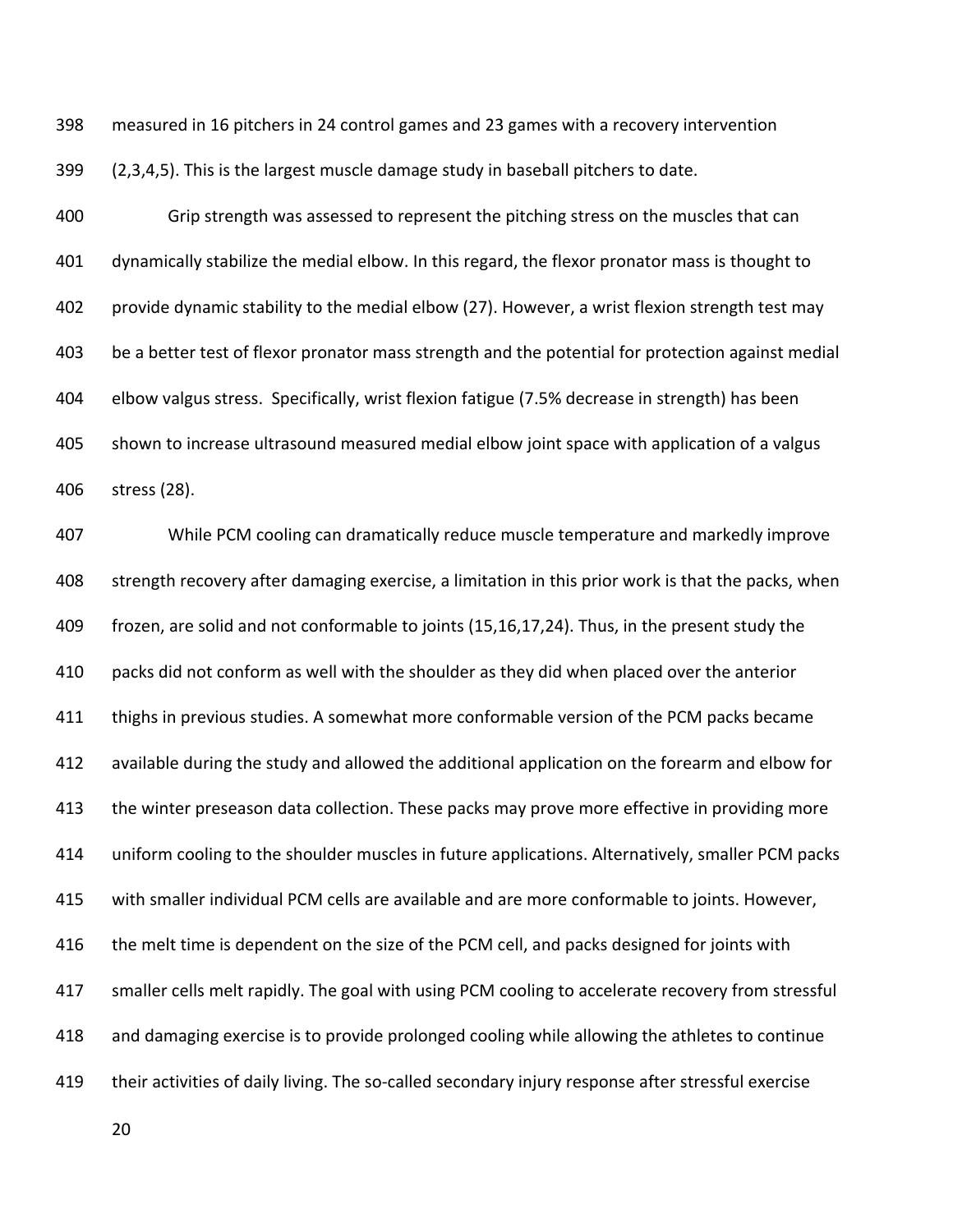develops over several hours (29). Providing a prolonged continuous cooling intervention during 421 this period is hypothesized to maximize the recovery benefits when compared to shorter duration interventions such as cold-water immersion or icing.

 An additional limitation was that the control group did not receive icing to the shoulder 424 or forearm. Although icing is a common practice in baseball, the team studied here did not routinely use post-game icing on their pitchers. Therefore, the choice was made to have the control condition what the routine practice was, and no player received post-game icing in this study. It is unknown if a 20- or 30-min post-game icing intervention would have a beneficial effect on recovery. It is noteworthy that all the pitchers in this study provided positive feedback on the comfort of the post-game PCM cooling intervention and adopted it as routine practice for the competitive NCAA season.

 Finally, the use of a between-subjects analysis with a data set that has mostly, but not exclusively, within-subjects comparisons is problematic because the subjects are not all independent. However, in a within subjects model the samples were not correlated for between treatment comparisons of the primary dependent variables (strength loss). Thus, there was sufficient independence to warrant a between-subjects analysis.

*Future Directions*

 Future studies should investigate responses to pitching full games with a higher pitch count than were reported here. Although it was recently reported that one session of PCM cooling does not inhibit the naturally occurring adaptive response to exercise, it remains known whether accelerating recovery with PCM cooling over multiple exercise sessions, such as in a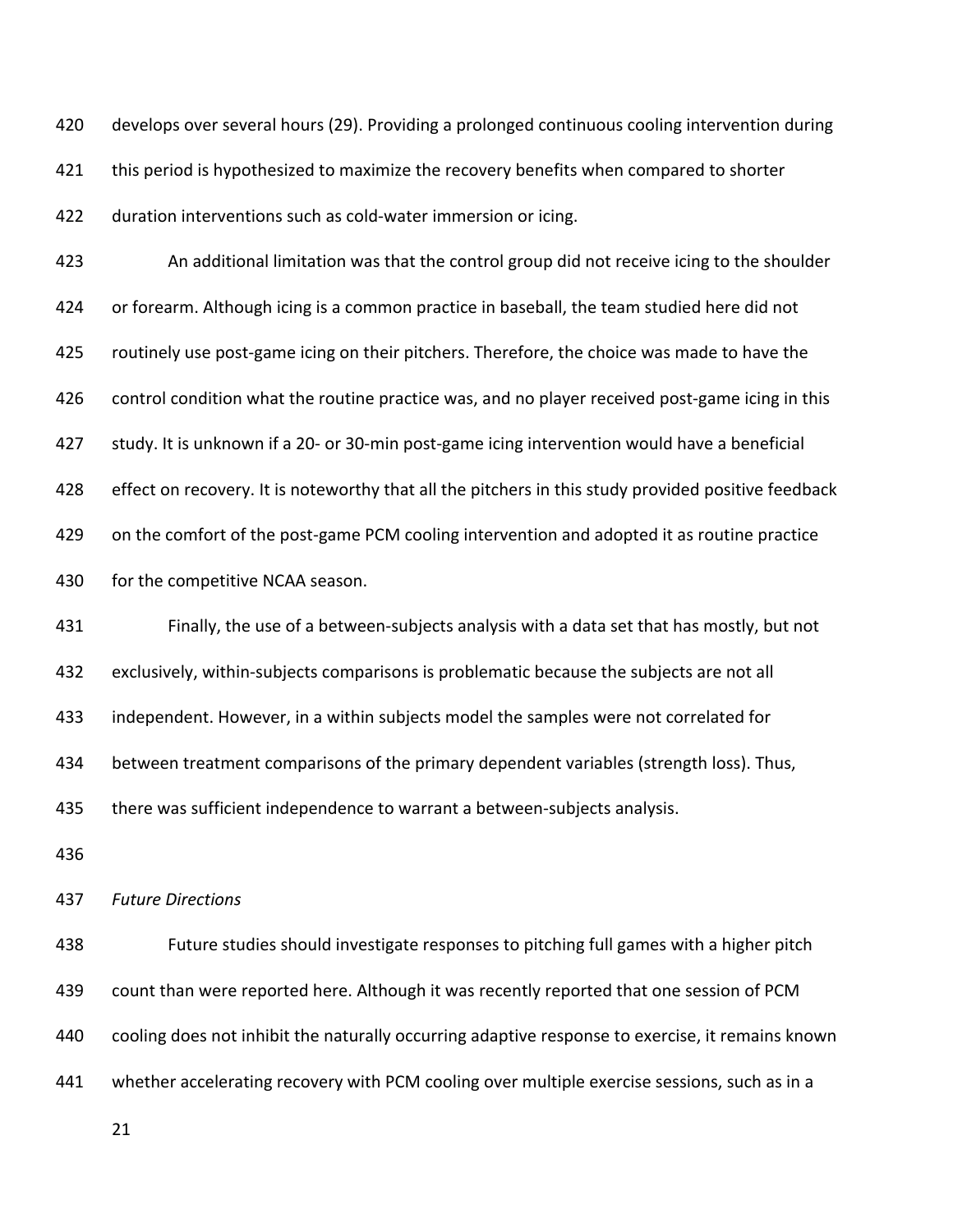baseball season, impacts subsequent performance or injury risk (23). Both areas warrant examination.

*Conclusions*

 This is the largest study to date examining indices of recovery on the days after a baseball pitching performance. Prolonged PCM cooling protected against strength loss in shoulder IR and grip strength but did not affect CK levels or soreness. This is one of the first study to document impairments in muscle function on the days following baseball pitching, and 450 the first study showing a novel intervention that accelerates recovery of muscle function in baseball pitchers. The effect of PCM cooling of the medial elbow and forearm on grip strength recovery is very encouraging considering the role the wrist flexors play in dynamic stability of the elbow. *Clinical Relevance* Phase change material cooling packs placed in compression garments provide a practical and effective means of delivering prolonged post-game cooling to the pitching shoulder and arm.

*Acknowledgement*

 The results of this study are presented clearly, honestly and without fabrication, falsification or inappropriate data manipulation. The results of this study do not constitute endorsement by ACSM.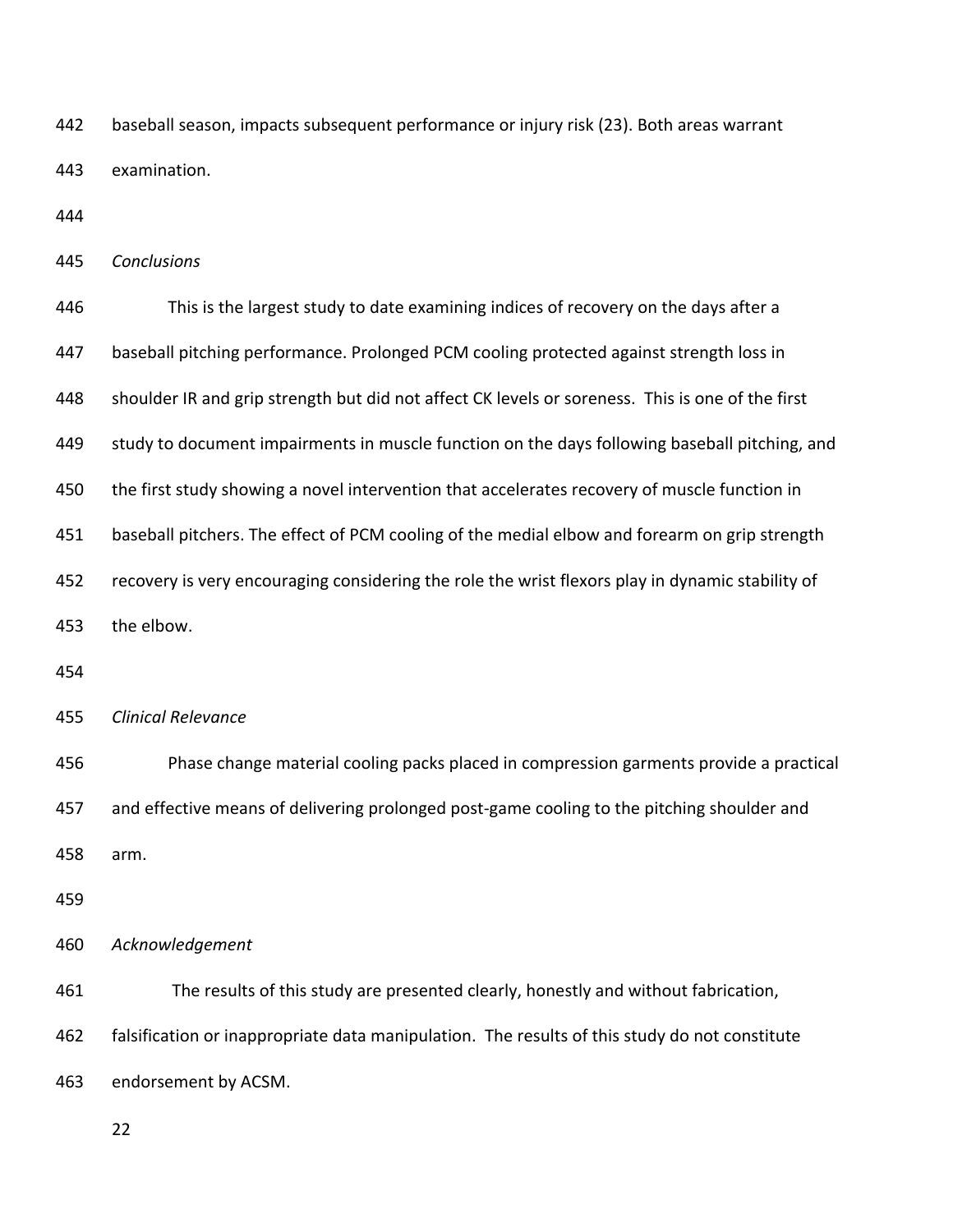| 464 | The authors would like to acknowledge the Kean University Athletic department and                |  |  |  |  |  |
|-----|--------------------------------------------------------------------------------------------------|--|--|--|--|--|
| 465 | baseball program for their efforts in coordinating this project. There was no funding associated |  |  |  |  |  |
| 466 | with this project or conflicts of interest in the products that were used. The authors purchased |  |  |  |  |  |
| 467 | the commercially available rigid polyurethane PCM packs that were applied to the shoulder.       |  |  |  |  |  |
| 468 | The flexible nylon covered packs that were applied to the elbow were donated by PureTemp         |  |  |  |  |  |
| 469 | LLC, Minneapolis, MN as they were not yet commercially available.                                |  |  |  |  |  |
| 470 |                                                                                                  |  |  |  |  |  |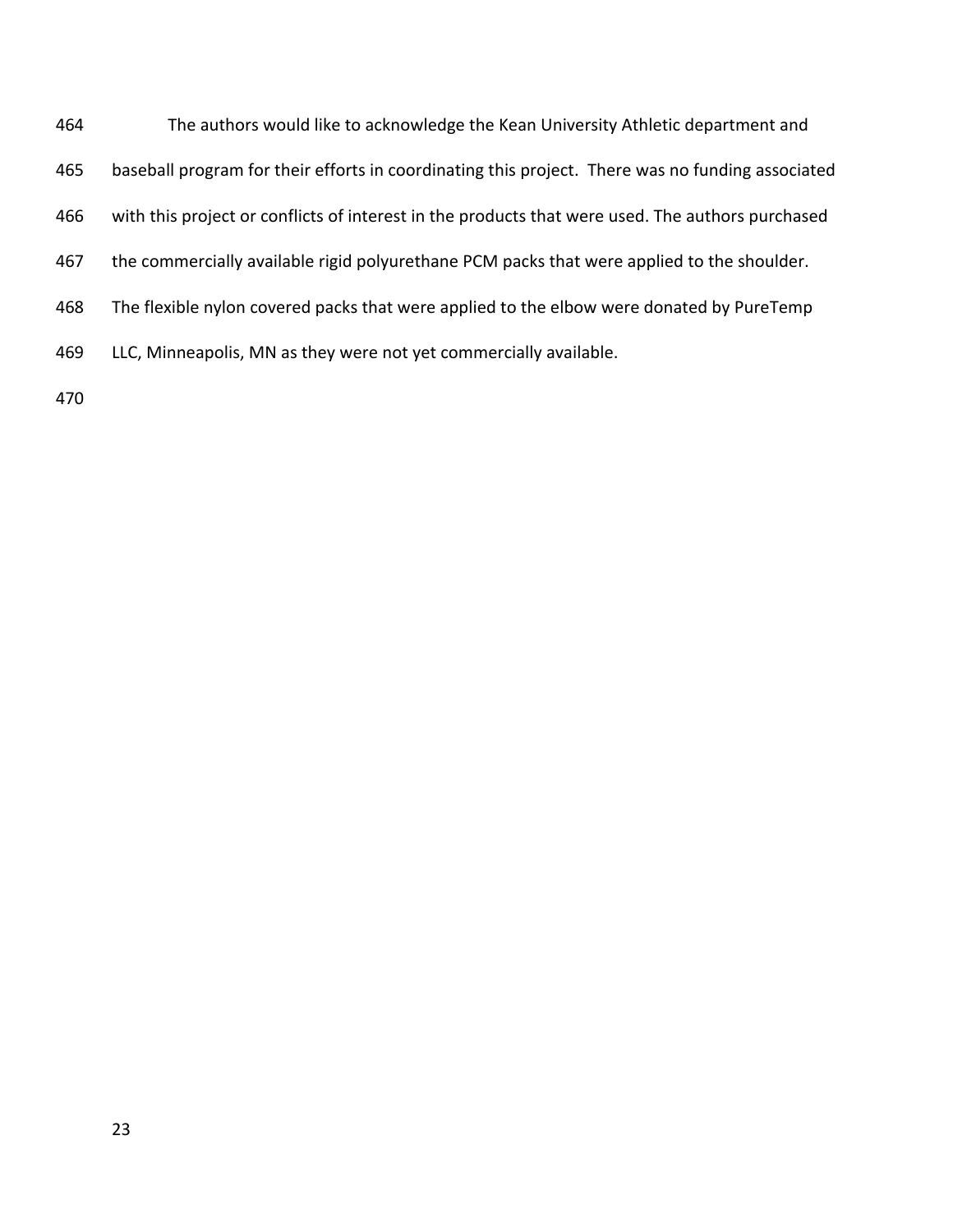#### REFERENCES

- 1. Pexa BS, Ryan ED, Hibberd EE, Teel E, Rucinski TJ, Myers JB. Infraspinatus cross-sectional
- area and shoulder range of motion change following live-game baseball pitching. *J Sport*
- *Rehab*. 2019;28:236-242.
- 2. Potteiger JA, Blessing DL, Wilson GD. Effects of varying recovery periods on muscle
- enzymes, soreness and performance in baseball pitchers. *J Athl Training*. 1992;27(1):27-31.
- 3. Yanagisawa O, Nitsu M, Takahashi Y. Magnetic resonance imaging of the rotator cuff

muscles after pitching. *J Sports Med Phys Fit*. 2003;43(4):493-499.

- 4. Yanagisawa O, Miyanaga Y, Shiraki H, et al. The effects of various therapeutic measures on
- shoulder range of motion and cross-sectional areas of rotator cuff muscles after baseball
- pitching. *J Sports Med Phys Fitness*. 2003;43(3):356-66.
- 5. Yang S, Wang C, Lee S, et al. Impact of 12-s rule on performance and muscle damage of baseball pitchers. *Med Sci Sport Exerc*. 2016:2512-2516.
- 6. Hyldahl RD, Hubal MJ. Lengthening our perspective: morphological, cellular, and molecular responses to eccentric exercise. *Muscle Nerve*. 2014: 155-70.
- 7. Mullaney MJ, McHugh MP, Donofrio TM, Nicholas SJ. Upper and lower extremity muscle
- fatigue after a baseball pitching performance. *Am J of Sport Med*. 2006; 33(1):108-113.
- 8. Bishop SH, Herron RL, Ryan G, Katica CP, Biship PA. The effect of intermittent arm and
- shoulder cooling on baseball pitching velocity. *J Strength Cond Res*. 2016;30(4):1027-1032.
- 9. Verducci FM. Interval cryotherapy and fatigue in university baseball pitchers. *Res Q Exerc*
- *Sport*. 2001;72(3):280-287.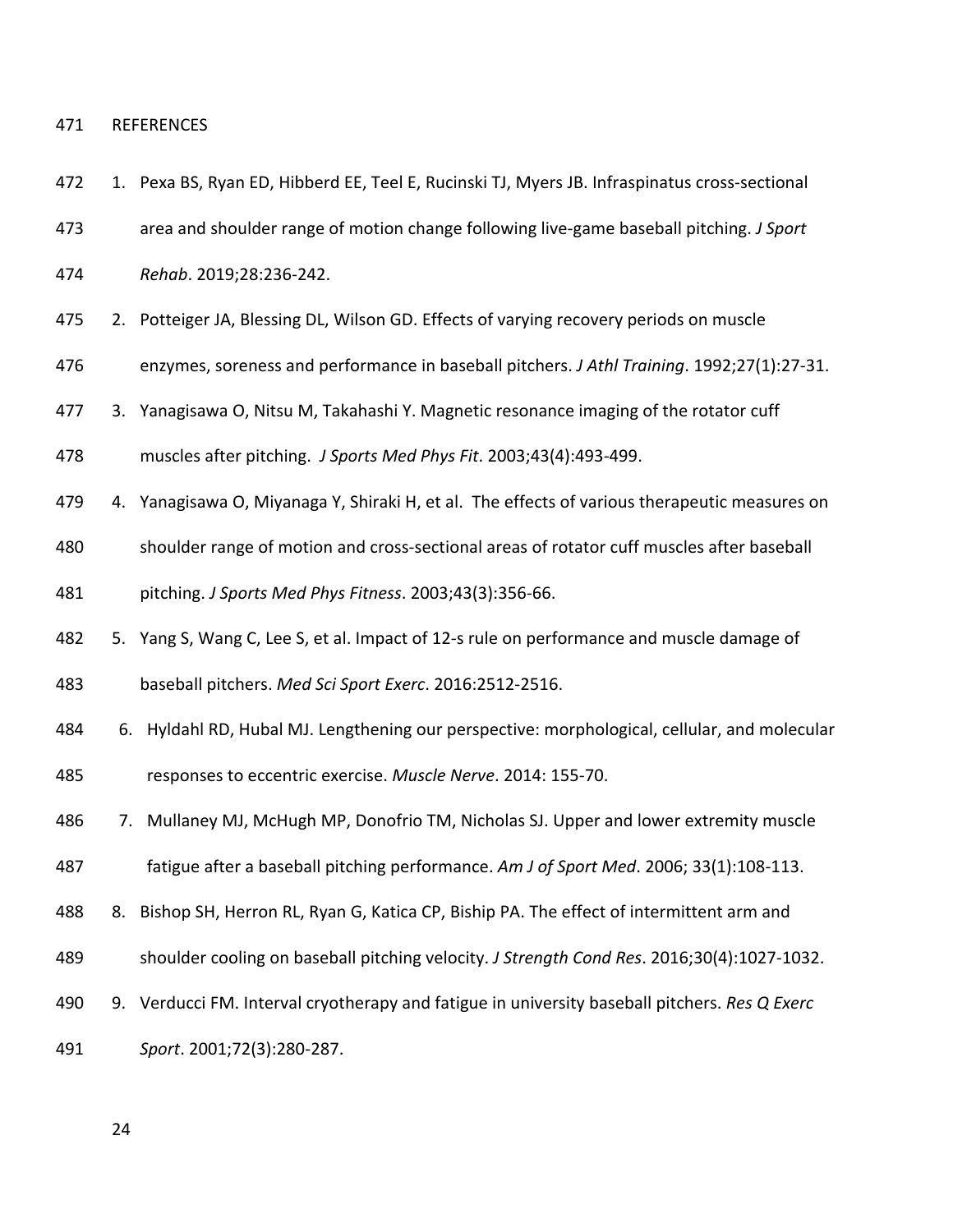- 492 10. Warren CD, Szymanski DJ, Landers MR. Effects of three recovery protocols on range of
- motion, heart rate, rate of perceived exertion, and blood lactate in baseball pitchers during
- a simulated game. *J Strength Cond Res.* 2015;29(11):3016-3025.
- 11. Eston R, Peters D. Effects of cold water immersion on the symptoms of exercise-induced
- muscle damage. *J Sports Sci*. 1999;17(3):231-238.
- 12. Schaser KD, Disch AC, Stover JF, et al. Prolonged superficial local cryotherapy attenuates
- microcirculatory impairment, regional inflammation, and muscle necrosis after closed soft

tissue injury in rats. *Am J Sports Med.* 2007;35:93-102.

- 13. Tseng CY, Lee JP, Tsai YS, et al. Topical cooling (icing) delays recovery from eccentric
- exercise-induced muscle damage. *J Strength Cond Res.* 2013;27(5):1354-61.
- 14. Takagi R, Fujita N, Arakawa T, Kawada S, Ishii N, Miki A. Influence of icing on muscle
- regeneration after crush injury to skeletal muscles in rats. *J Appl Physiol*. 2011;110(2):382-8.
- 15. Kwiecien SY, McHugh MP, Howatson G. The efficacy of cooling with phase change material
- for the treatment of exercise-induced muscle damage: pilot study. *J Sports Sci*. 2018;36(4):

407-413.

16. Clifford T, Abbot W, Kwiecien SY, Howatson G, Mchugh MP. Cryotherapy reinvented:

application of phase change material for recovery in elite soccer. *Int J Sports Phys Peform*.

- 2018;13:584-589.
- 510 17. Kwiecien SY, McHugh MP, Goodall S, Hicks KM, Hunter AM, Howatson G. Exploring the
- Efficacy of a Safe Cryotherapy Alternative: Physiological Temperature Changes from Cold
- Water Immersion vs Prolonged Phase Change Material Cooling. *Int J Sports Physiol Perform*.
- 2019;8:1-26.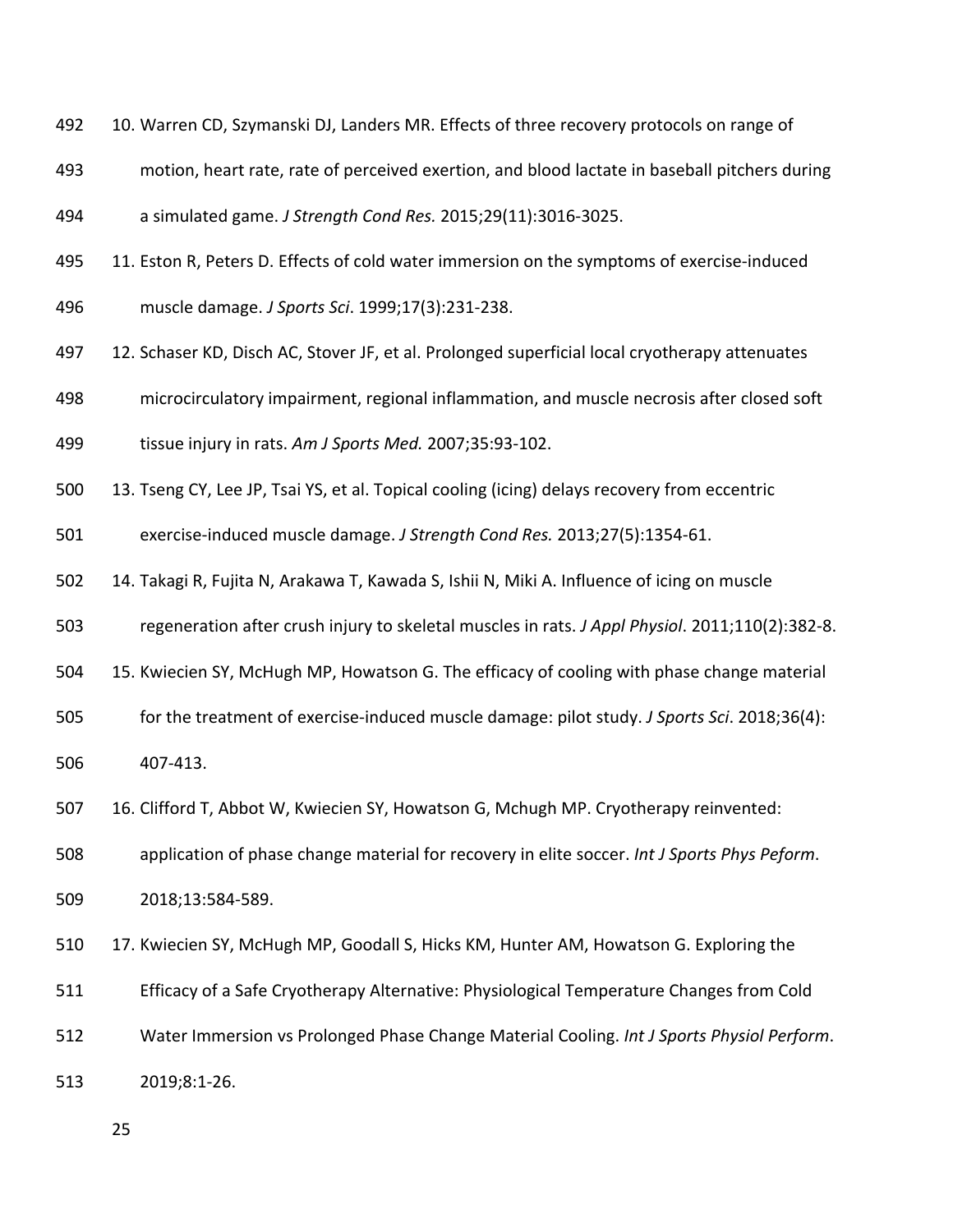- 18. Magnusson SP, Gleim GW, Nicholas JA. Shoulder weakness in professional baseball pitchers. *Med Sci Sports Exerc*. 1994;26:5-9.
- 19. Donatelli R, Ellenbecker TS, Ekedahl SR, Wilkes JS, Kocher K, Adam J. Assessment of shoulder
- strength in professional baseball pitchers. *J Orthop Sports Phys Ther*. 2000;19:125-159.
- 20. Tyler TF, Mullaney MJ, Mirabella MR, Nicholas SJ, McHugh MP. Risk factors for shoulder and
- elbow injuries in high school baseball pitchers: the role of preseason strength and range of motion. *Am J Sports Med*. 2014;42(8):1993-9.
- 21. Tadeda Y, Kashiwasguchi S, Endo K, Matsuura T, Sasa T. The most effective exercise for
- strengthening the supraspinatus muscle: evaluation by magnetic resonance imaging. *Am J*
- *Sports Med*. 2002;3:374-381.
- 22. Lazu A, Love S, Butterfield T, English R, Uhl T. The relationship between pitching volume and
- arm soreness in collegiate baseball pitchers. *Int J Sports Phys Ther*. 2019;14(1): 97-106.
- 23. Baird MF, Graham SM, Baker JS, Bickerstaff GF. Creatine-kinase- and exercise-related
- muscle damage implications for muscle performance and recovery. *J Nutr Metab*. 2012;1-
- 13.
- 24. Kwiecien SY, O'Hara DJ, McHugh MP, Howatson G. Prolonged cooling with phase change
- material enhances recovery and does not affect the subsequent repeated bout effect
- following exercise. *Eur J Appl Physiol*. 2020;120(2):413-423.
- 25. Leeder J, Gissane C, van Someren KA, Gregson W, Howatson G. Cold water immersion and
- recovery from strenuous exercise: a meta-analysis. *Br J Sports Med*. 2012;46(4):233-240.
- 26. Zaremski J, Zeppieri G, Jones D, et al. Unaccounted workload factor; game-day pitch counts
- in high school baseball pitchers-an observational study. Ortho J Sports Med. 2018;6(4):1-7.
	-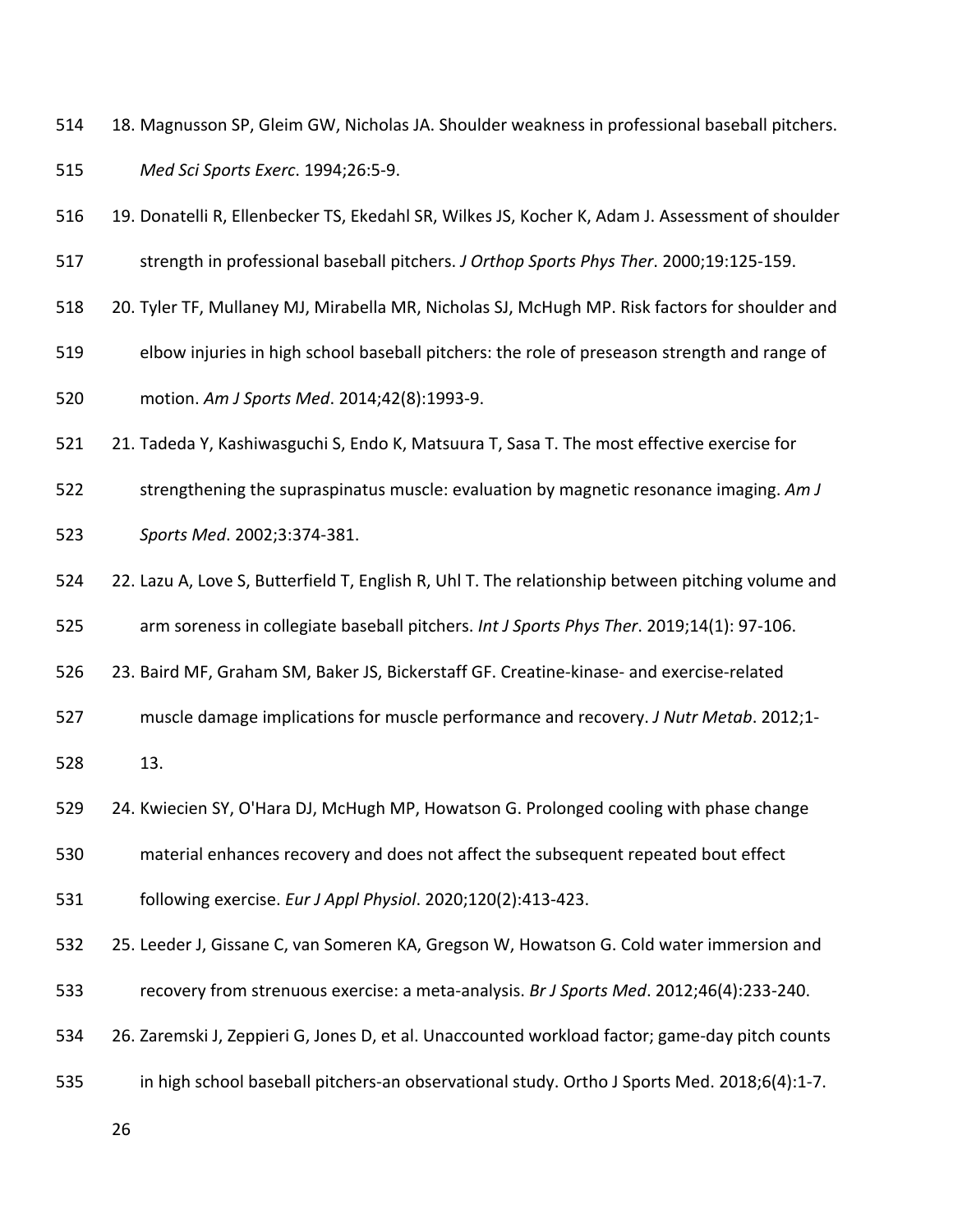- 27. Park MC, Ahmad CS. Dynamic contributions of the flexor-pronator mass to elbow valgus
- stability. *J Bone Joint Surg Am*. 2004;86-A(10):2268-74.
- 28. Millard N, DeMoss A, McIlvain G, Beckett JA, Jasko JJ, Timmons MK. Wrist Flexion exercise
- Increases the Width of the Medial Elbow Joint Space During a Valgus Stress Test. *J*
- *Ultrasound Med*. 2019 Apr;38(4):959-966.
- 29. Armstrong RB, Warren GL, Warren JA. Mechanisms of exercise-induced muscle fibre injury.
- Sports Med. 1991;12:184-207.
- 
-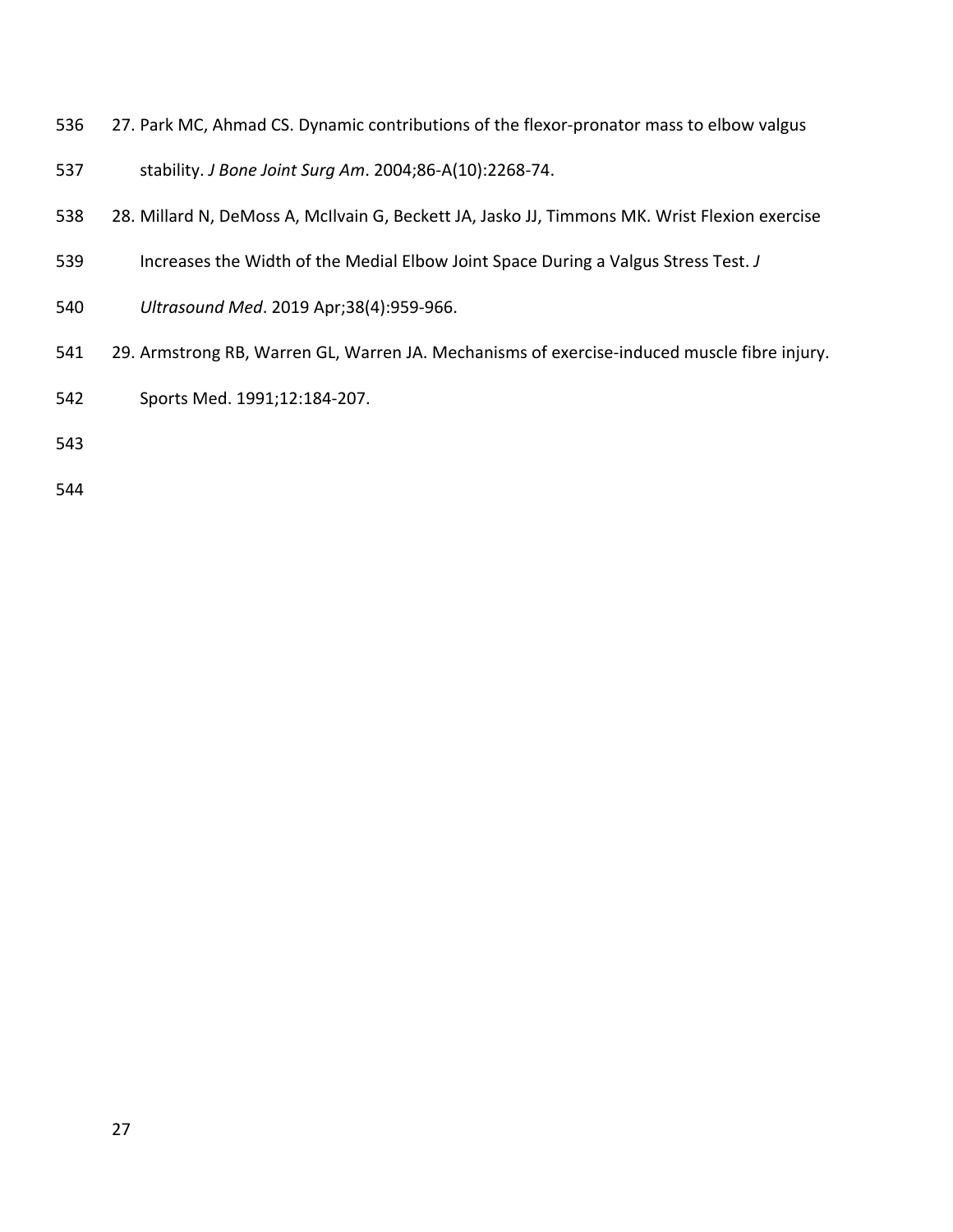|     | <b>BASELINE</b> |              | DAY <sub>1</sub> |              | DAY <sub>2</sub> |              | Treatmen  |
|-----|-----------------|--------------|------------------|--------------|------------------|--------------|-----------|
|     | Treatmen        | Control      | Treatment        | Control      | Treatmen         | Control      | t x Time  |
|     |                 |              |                  |              |                  |              |           |
| IR  | $212 \pm 33$    | 229±47       | $200 \pm 38$     | $191 \pm 52$ | 211±42           | 210±46       | $P=0.006$ |
| ER  | $197+27$        | $199+22$     | $182 + 26$       | $172 \pm 30$ | $187+30$         | $181 \pm 25$ | $P=0.173$ |
| EC  | $147+21$        | $151 \pm 22$ | $147+21$         | $142 + 19$   | $148 + 23$       | $148 + 22$   | $P=0.112$ |
| GRI | $537 + 85$      | 559±82       | $568 + 76$       | $532 \pm 10$ | $559 + 75$       | $539 + 99$   | $P=0.049$ |
| P   |                 |              |                  |              |                  |              |           |

545 Table 1. Absolute values for strength measures (Newtons, mean±SD)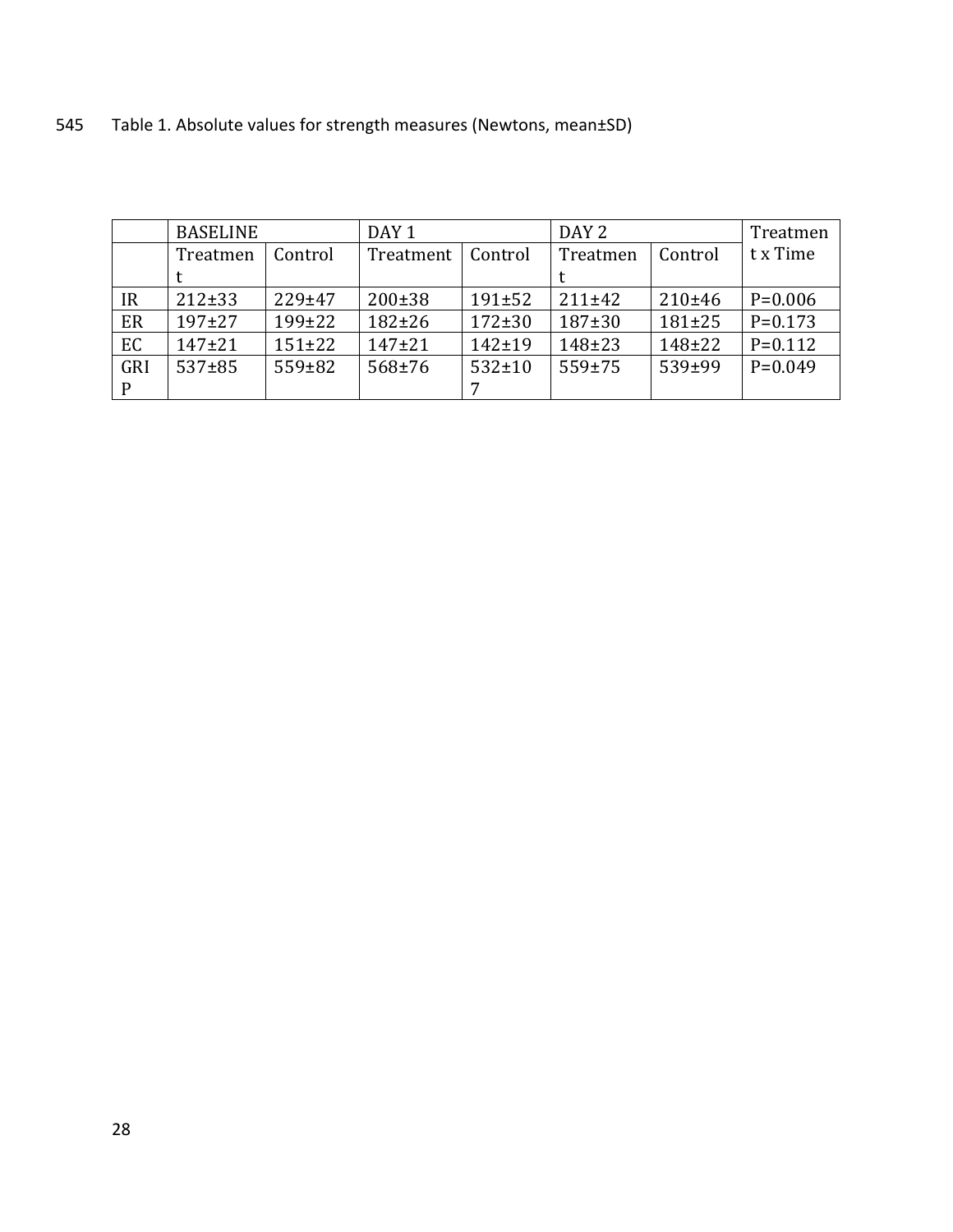- Figure 1: Shoulder and elbow/forearm PCM applications are shown in grey. Two rigid PCM
- packs applied at the shoulder were held in place by a compression shirt. One flexible PCM pack
- applied at the elbow was held in place by a compression sleeve.



$$
\vdots
$$



#### Figure 2

550<br>551 Figure 2: IR strength as percentage of baseline for PCM cooling and control conditions. Time

effect P<.0001, Treatment effect P=.006, Treatment by Time P=.007. \* Strength greater in PCM

cooling condition versus control P=.008.